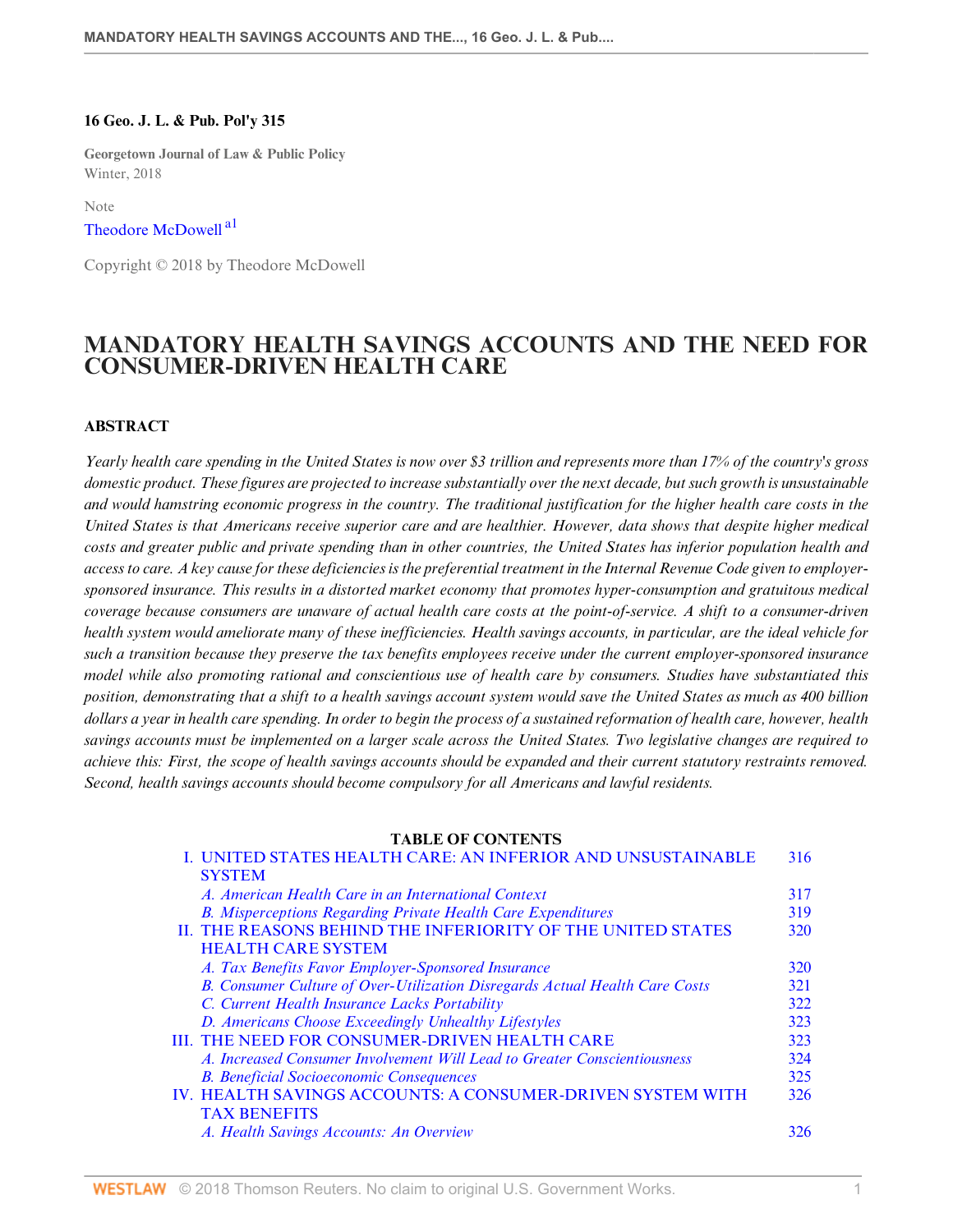<span id="page-1-3"></span>

| <b>B.</b> The Tax Benefits of Health Savings Accounts                           | 327 |
|---------------------------------------------------------------------------------|-----|
| C. Health Savings Accounts Can Significantly Reduce Health Care Spending        | 328 |
| V. EXPANSIVE AND COMPULSORY HEALTH SAVINGS ACCOUNTS: THE                        | 329 |
| <b>KEYSTONE FOR REFORM</b>                                                      |     |
| A. Characteristics of an Ideal Health Care System                               | 329 |
| <b>B.</b> Expanding Health Savings Accounts and Removing Artificial Constraints | 330 |
| C. Compulsory Health Savings Accounts                                           | 332 |
| D. Singapore: An International Case Study                                       | 334 |
| E. A Final Cautionary Note on the Limits of Compulsory Health Savings Accounts  | 336 |
| <b>VI. CONCLUSION</b>                                                           | 336 |

#### <span id="page-1-2"></span><span id="page-1-0"></span>**\*316 I. UNITED STATES HEALTH CARE: AN INFERIOR AND UNSUSTAINABLE SYSTEM**

<span id="page-1-4"></span>Health care costs in the United States are increasing at an unsustainable rate. In 2015, yearly health care spending rose 5.8% and accounted for over \$3.2 **\*3[1](#page-12-1)7** trillion. <sup>1</sup> These health expenditures have risen to an astronomical \$9,990 per capita and now represent 17.8% of the country's gross domestic product (GDP).  $^2$  $^2$  This upward trend shows no sign of abating over the next decade. From 2016 to 2025, health care spending is projected to increase at an average rate of 5.6% per year, which is estimated to be 1.2% faster than GDP growth over the same period.<sup>[3](#page-12-3)</sup> Accordingly, the percentage of GDP represented by health care is projected to rise from 17.5% in 201[4](#page-12-4) to 19.9% by 2025.<sup>4</sup>

#### <span id="page-1-5"></span><span id="page-1-1"></span>*A. American Health Care in an International Context*

<span id="page-1-7"></span><span id="page-1-6"></span>The unsustainable growth of health care spending in the United States is more troublesome when compared against spending in other developed nations. In 2013, per capita spending on health care in the United States was \$9,086, which was approximately 44% higher than the second highest nation and 148% higher than the median among Organization for Economic Cooperation and Development (OECD) countries.<sup>[5](#page-12-5)</sup> One reason the United States devotes a higher percentage of its GDP to health care spending is that medical procedure costs are substantially inflated.  $^6$  $^6$  A computerized tomography (CT) scan in the United States, for example, costs approximately \$900, while an identical procedure in Canada costs less than \$100.<sup>[7](#page-12-7)</sup> A magnetic resonance imaging (MRI) test in the United States generally costs \$1,145, whereas the same test in Switzerland costs \$13[8](#page-12-8).  $8$  Also consider bypass surgery: in the United States the surgery costs over \$75,000, but the same surgery in the Netherlands costs just under \$16,000.  $\frac{9}{2}$  $\frac{9}{2}$  $\frac{9}{2}$ 

<span id="page-1-14"></span><span id="page-1-13"></span><span id="page-1-12"></span><span id="page-1-11"></span><span id="page-1-10"></span><span id="page-1-9"></span><span id="page-1-8"></span>**\*318** The myth justifying high U.S. health care costs is that higher health care spending and medical costs result in superior care in the United States. <sup>[10](#page-12-10)</sup> Essentially, Americans tend to believe they are healthier and receive better health services. But this is patently untrue. In reality, the United States has among the poorest population health statistics, despite its higher health care spending.  $\frac{11}{1}$  $\frac{11}{1}$  $\frac{11}{1}$  For example, the prevalence of chronic diseases in the United States is higher than in other wealthy countries, as 68% of American adults ages 65 and older have at least two chronic conditions compared to figures ranging between 33% to 56% in peer nations. [12](#page-12-12) The United States also struggles with life expectancy, with current figures at 78.8 years compared to the OECD median of 81.2 years. <sup>[13](#page-12-13)</sup> The United States is similarly inferior in notable health categories such as adverse birth outcomes, sexually transmitted diseases, obesity, diabetes, lung disease, and heart disease. <sup>[14](#page-12-14)</sup> Sadly, the gap between the United States and other countries continues to widen, with Americans' medical profligacy and poor lifestyle choices resulting in the United States ranking *last* in population health among affluent countries.  $^{15}$  $^{15}$  $^{15}$  In the eyes of many researchers, the chief cause of these substandard population health statistics is the subordinate health care system in the United States.  $\frac{16}{16}$  $\frac{16}{16}$  $\frac{16}{16}$ 

<span id="page-1-18"></span><span id="page-1-17"></span><span id="page-1-16"></span><span id="page-1-15"></span>In addition to their inferior population health, United States citizens also have substandard public health care coverage relative to other countries.  $^{17}$  $^{17}$  $^{17}$  The key deficiency is that the public health system in the United States does not make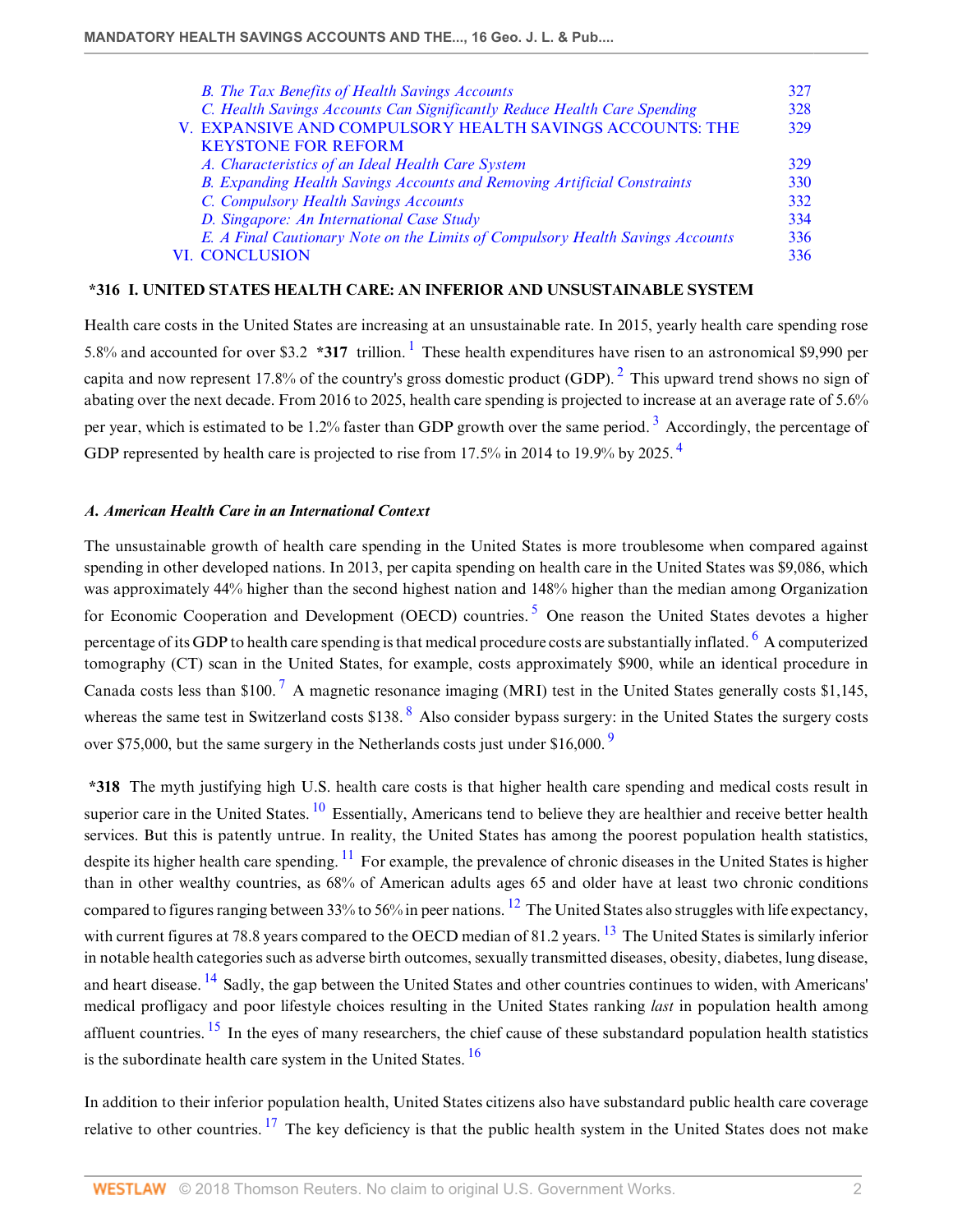<span id="page-2-4"></span><span id="page-2-3"></span>efficient use of each dollar spent. In 2013, for example, public health spending amounted to \$4,197 per capita. <sup>[18](#page-13-1)</sup> In that same year, however, public health programs such as Medicare and Medicaid only covered 34% of the country's residents.<sup>[19](#page-13-2)</sup> The National Health Service, by comparison, only spent \$2,802 per capita in 2013 and still covered all United Kingdom residents while offering comparable health care services.  $^{20}$  $^{20}$  $^{20}$ 

# <span id="page-2-5"></span><span id="page-2-0"></span>**\*319** *B. Misperceptions Regarding Private Health Care Expenditures*

<span id="page-2-8"></span><span id="page-2-7"></span><span id="page-2-6"></span>The common riposte to these poor public health care statistics is that the United States health system supplements public health expenses with private spending, as evidenced by annual private health care expenditures of approximately \$3,442 per capita.  $21$  This is indeed a large number, and a 2015 multinational study found this amount to be five times larger than the private health care spending of the second highest nation.  $^{22}$  $^{22}$  $^{22}$  But even with this supplemental private spending, the health care system in the United States still lags behind other countries. In particular, the United States falls below the OECD median in key areas such as (1) the number of physicians per capita, (2) the number of patient visits per year, and (3) hospital supply and patient discharge, demonstrating inferior access to medical care in the United States.<sup>[23](#page-13-6)</sup> These deficiencies are partially explained by the fact that millions remain uninsured in the country, which often precludes them from having access to medical care.  $^{24}$  $^{24}$  $^{24}$  However, many insured Americans in poor health voluntarily choose not to visit physicians because, based on the co-payment and deductible system in the United States, it can still cost anywhere between \$30-\$200 for a routine visit.  $^{25}$  $^{25}$  $^{25}$  Thus, for many insured Americans, medical costs still remain prohibitive enough to constitute a *de facto* bar to health care access. [26](#page-13-9)

<span id="page-2-12"></span><span id="page-2-11"></span><span id="page-2-10"></span><span id="page-2-9"></span>This data demonstrates that despite higher public and private health care spending, Americans remain unhealthier and pay more for health services, all while having less access to medical care compared to countries with universal health care systems. <sup>[27](#page-13-10)</sup> A change to the United States health care system is required to reverse these trends, otherwise the country will continue to fall further behind peer nations in terms of population health. Studies have additionally shown that persistently high health care spending will have deleterious consequences for the United States' overall economy, contributing to wage stagnation, personal bankruptcy, and budget deficits.  $^{28}$  $^{28}$  $^{28}$  Accordingly, the United States will also trail peer nations economically if the current health crisis remains unresolved, as other countries will reap the benefits of larger and healthier work forces. [29](#page-13-12)

#### <span id="page-2-14"></span><span id="page-2-13"></span><span id="page-2-1"></span>**\*320 II. THE REASONS BEHIND THE INFERIORITY OF THE UNITED STATES HEALTH CARE SYSTEM**

Before a plan can be formed to curtail these negative health care trends, it is important to understand the four key causes behind the inefficiencies of the United States health care system.

#### <span id="page-2-2"></span>*A. Tax Benefits Favor Employer-Sponsored Insurance*

<span id="page-2-18"></span><span id="page-2-17"></span><span id="page-2-16"></span><span id="page-2-15"></span>The tax benefits in the Internal Revenue Code (IRC) that favor employer-sponsored insurance (ESI) are a key cause of the suboptimal health system in the United States. The IRC advantages ESI by treating employer-provided health insurance differently than cash wages--whereas employees' cash wages are subject to payroll and income taxes, the amounts employees pay for their ESI health benefits are not subject to those taxes.  $30$  Thus, payroll deductions from employees' wages for ESI premiums actually lower employees' taxable income and thereby reduce their after-tax cost of health care coverage.<sup>[31](#page-13-14)</sup> Employees therefore receive their ESI health benefits 100% tax-free.<sup>[32](#page-13-15)</sup> This creates a significant incentive for employees to participate in ESI and pay for as much of their health care through employer-sponsored health plans as possible. [33](#page-13-16)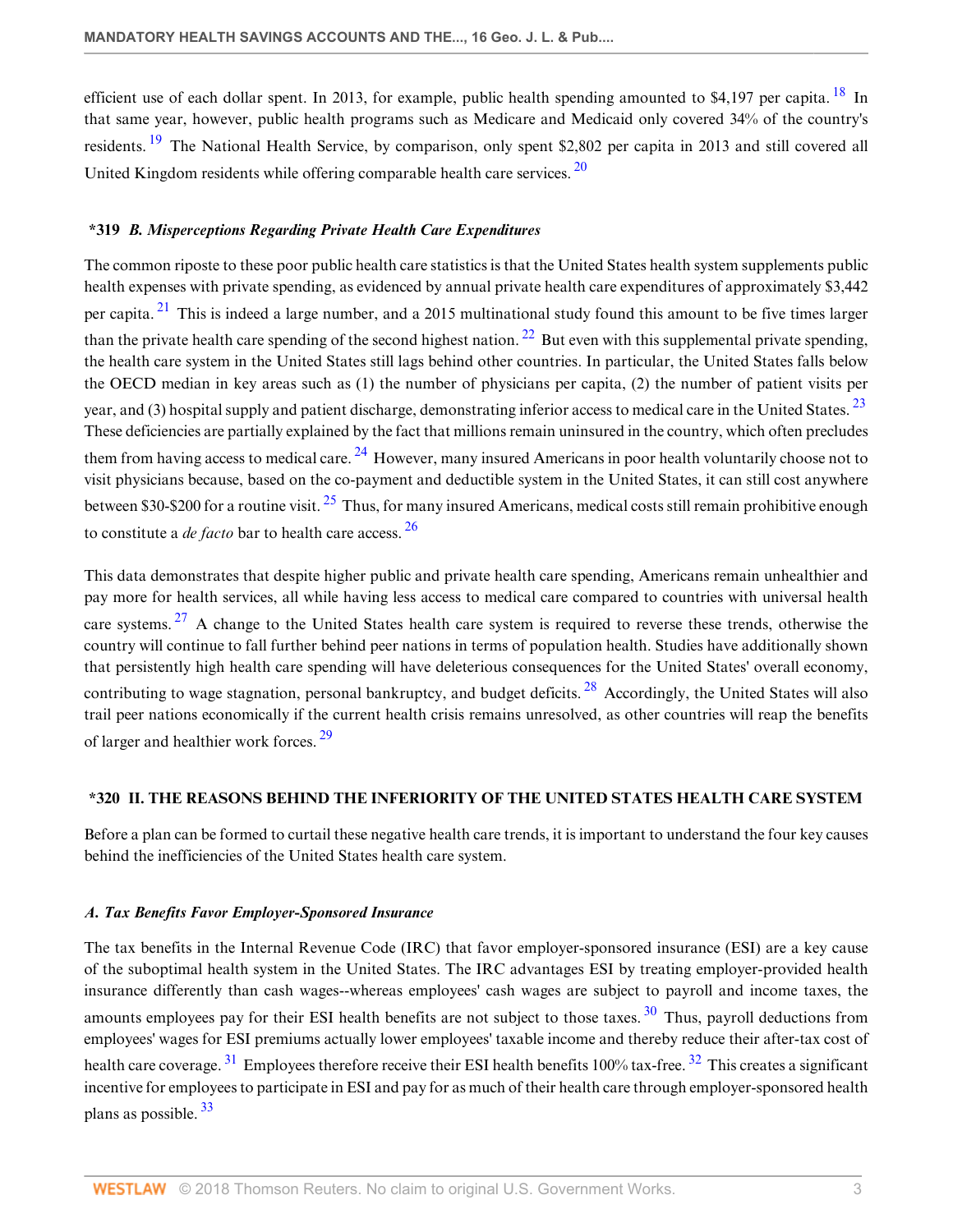<span id="page-3-2"></span><span id="page-3-1"></span>The tax system also encourages employers to offer larger and more comprehensive health care packages. Any expenses employers incur by providing health insurance for employees are generally 100% tax-deductible from both federal and state income taxes. <sup>[34](#page-13-17)</sup> In economic terms, this means that \$1 in employer-provided health benefits actually costs the employer less than \$1 in pay.  $35$  Employer-sponsored health plans have evolved to maximize this lucrative tax benefit. Accordingly, rather than providing an efficient insurance policy that enables consumers to advantageously select the amount of health coverage they actually need, ESI has become a comprehensive pre-payment plan.  $36$ 

<span id="page-3-5"></span><span id="page-3-4"></span><span id="page-3-3"></span>In light of the extensiveness and cost-effectiveness of ESI compared to other forms of insurance, it is unsurprising that most Americans choose ESI. [37](#page-13-20) Indeed, even after the passage of the Patient Protection and Affordable Care Act **\*321** (Affordable Care Act), ESI remains the leading source of health care coverage for the majority of non-elderly Americans (those under the age of 65).  $38$  Yet the widespread use of ESI perpetuates a regressive and costly system. Because the exclusion of premiums for ESI reduces taxable income, it is worth more to employees in higher tax brackets than those in lower tax brackets. Thus, the largest tax breaks are given to those who need them the least.  $39$ 

<span id="page-3-8"></span><span id="page-3-7"></span><span id="page-3-6"></span>These tax benefits also prove immensely costly to the federal government. Of the roughly \$250 billion in yearly federal tax subsidies given to health care, the tax exclusion for ESI represents over \$150 billion of that amount.<sup>[40](#page-13-23)</sup> In addition, ESI tax subsidies generate more than \$100 billion dollars in economic "efficiency losses" to the federal government each year. [41](#page-13-24) And because the ESI tax subsidies are open-ended, there is no cap on the amount this tax distortion could cost the federal government. [42](#page-14-0)

# <span id="page-3-9"></span><span id="page-3-0"></span>*B. Consumer Culture of Over-Utilization Disregards Actual Health Care Costs*

<span id="page-3-11"></span><span id="page-3-10"></span>The extensive use of ESI has shifted control over health care away from the consumers and to third parties such as employers and insurance companies. <sup>[43](#page-14-1)</sup> This paradigm shift has largely eliminated customer choice regarding health care providers and reduced competition among insurance companies, creating a distorted health care market that promotes hyper-consumption at a high cost.<sup>[44](#page-14-2)</sup> Comparing the inflated costs in the American health care marketplace with that of peer nations once again demonstrates the magnitude of this distortion. For example, pharmaceutical spending per capita in the United States is almost 100% more than the OECD median.  $45$  Institutional spending is even higher, as the costs per patient discharged from the hospital are 200% more than the OECD median. <sup>[46](#page-14-4)</sup>

<span id="page-3-15"></span><span id="page-3-14"></span><span id="page-3-13"></span><span id="page-3-12"></span>The crux of the issue is that the insurance plans offered are generally broader and more expensive than healthy individuals actually need, since insurance **\*322** companies and employers both benefit from higher ESI spending. [47](#page-14-5) Accordingly, younger and healthier employees are prompted to choose "high-cost, first dollar" coverage while remaining unaware that they would be better served by advantageously selecting "low-cost, high deductible" coverage because of their lesser need for medical care. <sup>[48](#page-14-6)</sup> And while employees receive this high-cost health care in the form of a tax benefit, opting into more health care coverage than needed still bears opportunity cost in terms of non-health expenditures or savings that could have benefitted the employees. [49](#page-14-7)

<span id="page-3-20"></span><span id="page-3-19"></span><span id="page-3-18"></span><span id="page-3-17"></span><span id="page-3-16"></span>The shift to third-party insurance also creates "moral hazard" problems in the health care system because consumers are not using their own money for medical costs at the point-of-service. <sup>[50](#page-14-8)</sup> Indeed, of the \$3.2 trillion spent on health care each year, only 11% represents consumers' out-of-pocket spending. <sup>[51](#page-14-9)</sup> Individuals are therefore encouraged to consume more medical care than they otherwise would because third-party coverage under ESI insulates patients from the actual costs of care.  $52$  This distorts the normal supply-and-demand structure of capital markets, as actual health care costs rise without much of the "demand" component of the marketplace noticing or seeking alternative suppliers. <sup>[53](#page-14-11)</sup>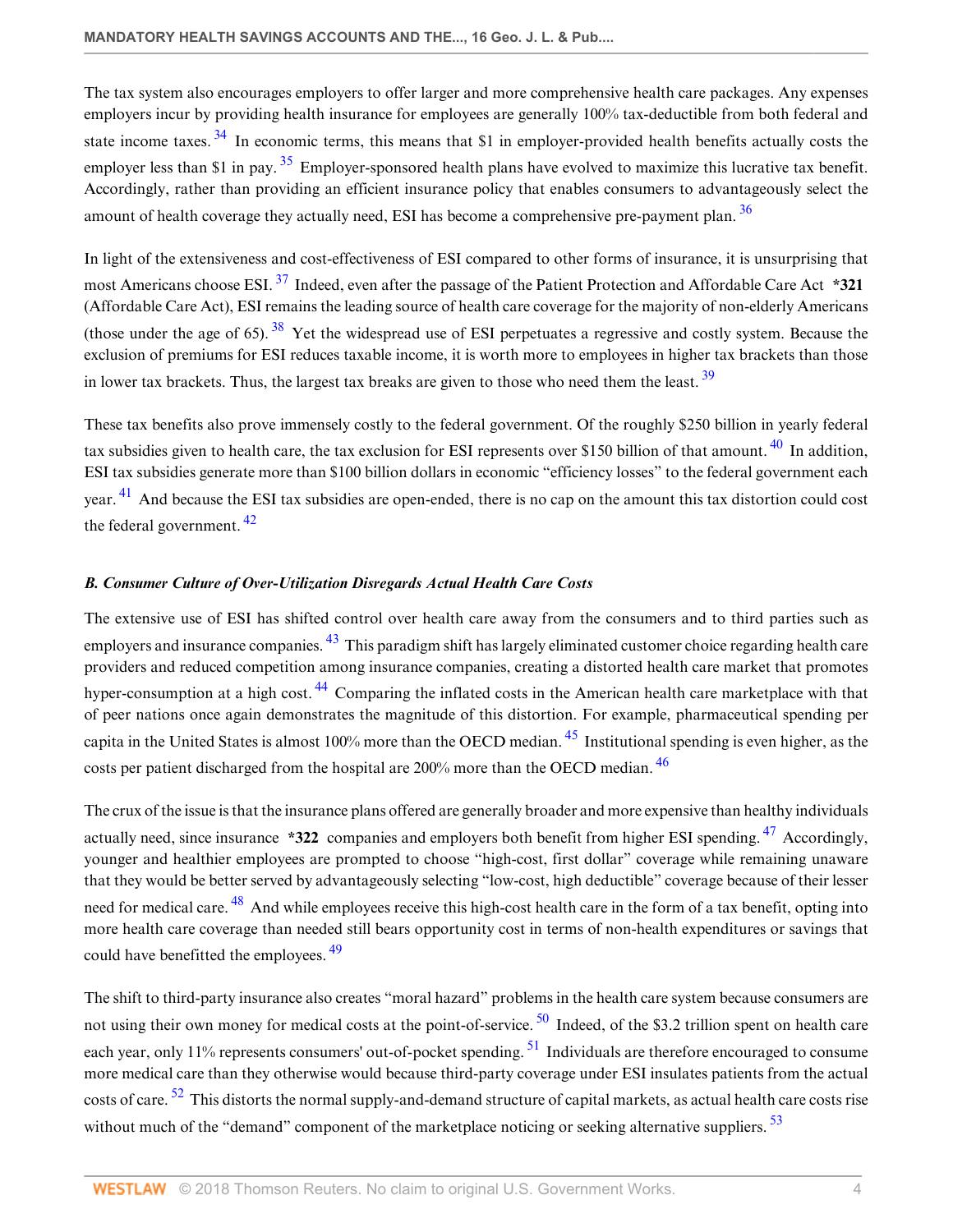<span id="page-4-5"></span><span id="page-4-4"></span>The bottom line is that because individuals are not held directly responsible for their health care spending and utilization at the point-of-service, they have no incentive to curtail their over-consumption. <sup>[54](#page-14-12)</sup> This has led to a steep increase in the costs of medical care and a creeping rise in health insurance premiums in the public and private sectors, both of which show no sign of abating.  $55$ 

# <span id="page-4-0"></span>*C. Current Health Insurance Lacks Portability*

<span id="page-4-7"></span><span id="page-4-6"></span>The deficiencies in the United States health care system are further exacerbated by the fact that individuals currently lack portability with their health insurance. Persons insured through ESI do not have actual ownership of their health care coverage, meaning that most Americans lose their health insurance **\*323** when they leave employers. <sup>[56](#page-14-14)</sup> This creates a socioeconomic dilemma. On the one hand, employees may feel obliged to stay in undesirable jobs to try and foster longstanding relationships with health care providers. Indeed, these established relationships are often considered prerequisites for quality care.  $57$  On the other hand, a static labor market undermines economic growth, since a mobile labor force is a necessary component for a dynamic and competitive economy.<sup>[58](#page-14-16)</sup> Either result is suboptimal and undermines the general welfare of the United States.

# <span id="page-4-8"></span><span id="page-4-1"></span>*D. Americans Choose Exceedingly Unhealthy Lifestyles*

<span id="page-4-10"></span><span id="page-4-9"></span>The final contributor to the inferiority of the United States health care system is that Americans lead exceedingly unhealthy lives. These unhealthy lifestyles, in turn, cause or exacerbate chronic illnesses that require additional health care spending and further deplete health resources.<sup>[59](#page-14-17)</sup> The statistics themselves are disconcerting, as a 2016 study demonstrated that merely 2.7% of Americans live a "healthy lifestyle." <sup>[60](#page-14-18)</sup> A "healthy lifestyle" was defined as a lifestyle that met four qualifications: (1) moderate or vigorous exercise for at least 150 minutes a week, (2) a diet score in the top 40% of the Healthy Eating Index, (3) a body fat percentage under 20% for men or under 30% for women, and (4) no smoking.  $61$  But Americans are more than just unhealthy--their health is deplorable.  $62$  As a prime example, the United States consistently ranks among the fattest countries in the world, with 36.2% of the population suffering from obesity. <sup>[63](#page-14-21)</sup>

<span id="page-4-14"></span><span id="page-4-13"></span><span id="page-4-12"></span><span id="page-4-11"></span>Health care spending in the United States will continue to rise if the population continues its descent into poor health. The unhealthy lifestyles of Americans increase their risk of developing chronic health conditions, meaning that poor health is certainly causing much of the widespread heart and lung diseases that are inflating medical costs. <sup>[64](#page-14-22)</sup> Without comprehensive lifestyle changes among the American population, any health care reform will be unable to curtail the growing health expenses in the country.

#### <span id="page-4-2"></span>**III. THE NEED FOR CONSUMER-DRIVEN HEALTH CARE**

<span id="page-4-15"></span>A key undercurrent in the United States health system is that consumers are too detached from their own health care and require a sociological shift away **\*324** from consumerism and to conscientiousness. [65](#page-15-0)

# <span id="page-4-3"></span>*A. Increased Consumer Involvement Will Lead to Greater Conscientiousness*

<span id="page-4-17"></span><span id="page-4-16"></span>Conscientiousness can be best achieved by forcing consumers to have greater "skin in the health care game,"  $66$  as the only alternative would be invasive and expensive third party oversight by public and private health care providers. <sup>[67](#page-15-2)</sup> This increased consumer involvement comports with the fundamental psychological tendencies of humans, who are most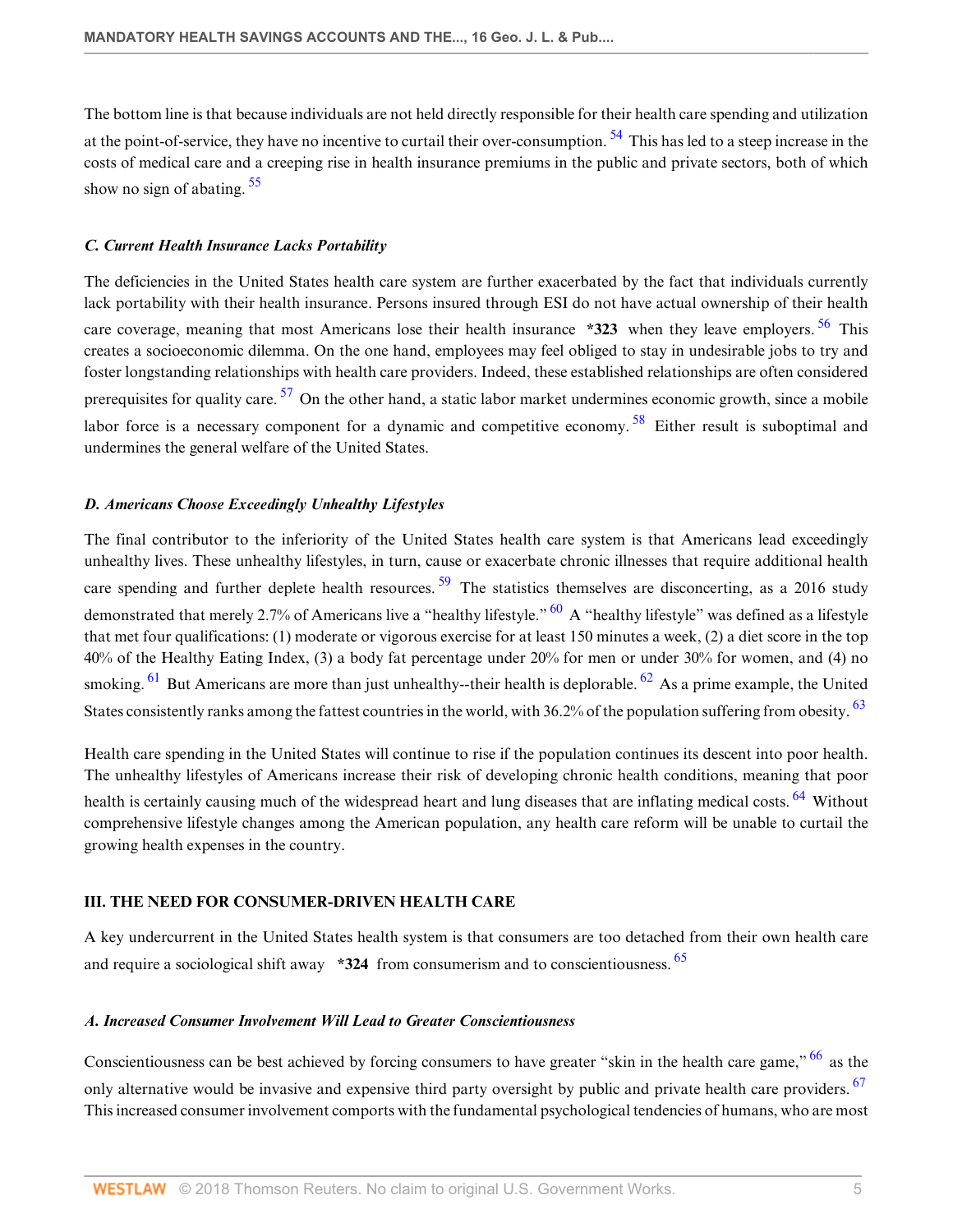<span id="page-5-1"></span>willing to alter their behavior when directly affected by the consequences of their decisions. <sup>[68](#page-15-3)</sup> It therefore seems logical that much of the current imprudence concerning health care decisions in the United States would be remedied by shifting to a more consumer-driven health system. While such a paradigm shift would not be a final, comprehensive solution to the myriad of health care issues in the United States, it would certainly remediate several pervasive problems with the current health care system and catalyze needed reform in the country.

<span id="page-5-4"></span><span id="page-5-3"></span><span id="page-5-2"></span>A transition to a consumer-driven health care model would entail shifting a large share of health payments away from third parties and to the actual consumers.  $69$  Several studies demonstrate the positive effects of such a change, finding that a consumer-driven system would reduce health care spending by tens of billions of dollars a year.  $\frac{70}{10}$  $\frac{70}{10}$  $\frac{70}{10}$  This is because a consumer-driven system promotes rational decision-making among health care consumers.  $^{71}$  $^{71}$  $^{71}$  In particular, consumers will be more prudent with their selection of health insurance plans and their health care consumption when forced to directly bear the costs of excessive coverage and over-consumption.  $\frac{72}{6}$  $\frac{72}{6}$  $\frac{72}{6}$ 

<span id="page-5-6"></span><span id="page-5-5"></span>Consumer cognizance of the actual medical costs at the point-of-service will also correct many of the current distortions in the health care marketplace, since consumers will seek alternate suppliers if health care costs rise too significantly. **\*325** [73](#page-15-8) This will force insurers to diversify their insurance plan offerings to remain competitive, which will enable consumers to select health plans that more accurately reflect their personalized medical needs.<sup>[74](#page-15-9)</sup>

#### <span id="page-5-7"></span><span id="page-5-0"></span>*B. Beneficial Socioeconomic Consequences*

A consumer-driven system will also ameliorate the portability issues under the ESI model. Consumers will personally select and buy into their health plans, meaning that changing jobs will no longer result in a loss of health insurance. Such a change would provide a two-fold solution to the current socioeconomic dilemma: a consumer-driven system would allow individuals to build important longstanding relationships with health care providers and would cultivate a dynamic and mobile work force. [75](#page-15-10)

<span id="page-5-10"></span><span id="page-5-9"></span><span id="page-5-8"></span>Shifting control back to the individual will further resolve a longstanding disconnect between the economic reality of health care and the legal responsibilities placed on health care consumers. Courts have increasingly held that consumers are responsible for being informed of their medical needs and for their health care decision-making. <sup>[76](#page-15-11)</sup> Yet this responsibility is at odds with the substantial control third parties wield over consumers in the ESI model, which often deprives consumers of medical information and the autonomy needed for decision-making.  $^{77}$  $^{77}$  $^{77}$  If the legal system is going to judge consumers as being informed about and in control of their own health care, then the economics of the health care system should be reconfigured to actually give them this information and control.

<span id="page-5-12"></span><span id="page-5-11"></span>A shift to consumer-driven health care will also catalyze necessary lifestyle adjustments among the American population. A consumer-driven health system implements the necessary "nudges" to shift individual values towards more conscientious decision-making, which is necessary to stem the excessive medical consumption and poor population health in the United States.<sup>[78](#page-15-13)</sup> Consumer-centric models work because, sociologically, humans respond more strongly to "loss" than any other consequence.  $^{79}$  $^{79}$  $^{79}$  The prospect of unnecessarily losing their own money by over-consuming medical services or enrolling in excessive **\*326** health care coverage will therefore motivate individuals to advantageously select the appropriate amount of medical care.  $80$ 

<span id="page-5-15"></span><span id="page-5-14"></span><span id="page-5-13"></span>This motivation will encourage individuals to become healthier, as doing so will prevent their health care expenses from increasing. <sup>[81](#page-15-16)</sup> Data supports this notion, as families that switch from traditional ESI health plans to consumer-driven plans spend an average of 21% less on health care and require less medical assistance. [82](#page-15-17) Studies also confirm that the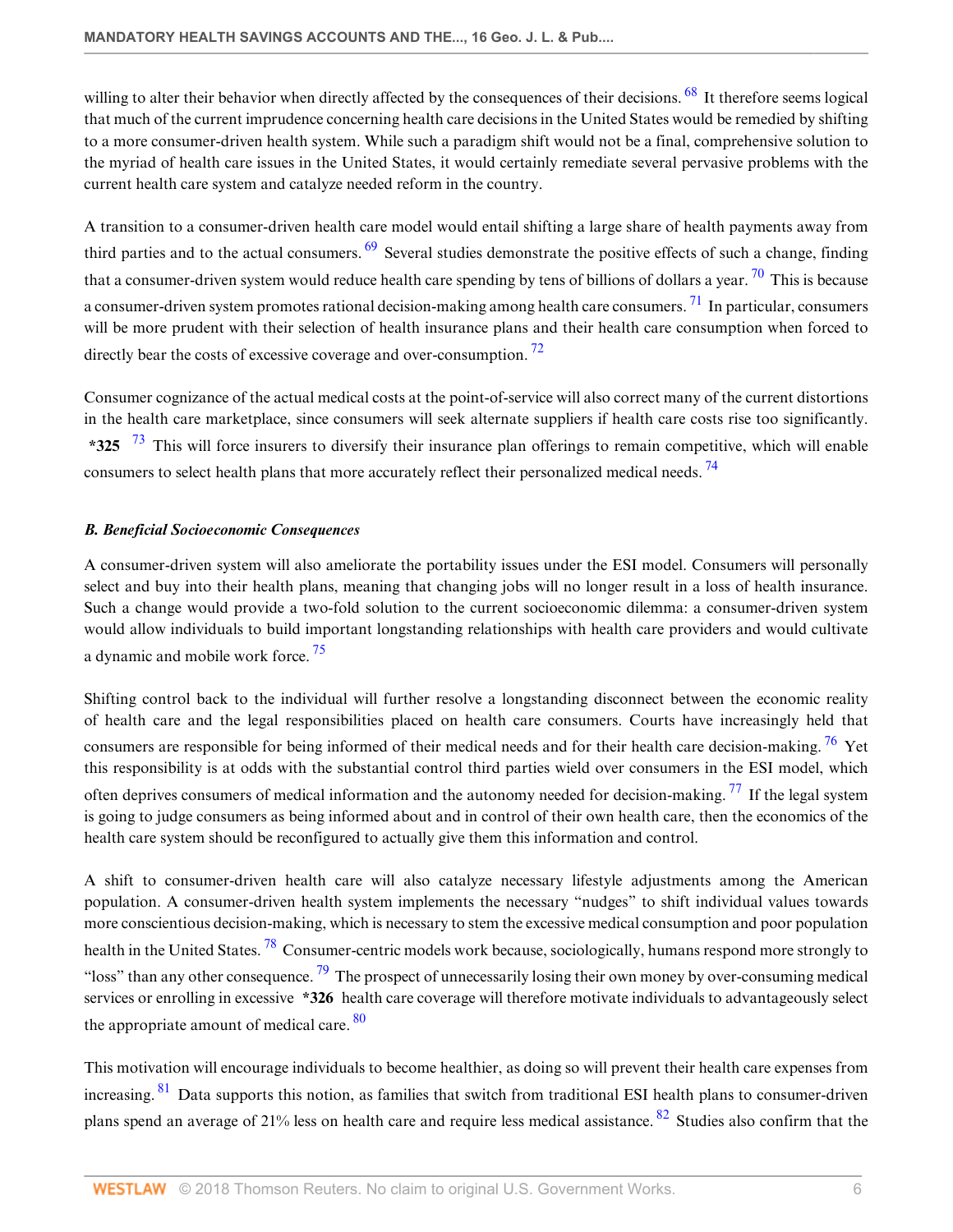<span id="page-6-4"></span><span id="page-6-3"></span>most common way a population avoids unnecessary medical costs is by making productive lifestyle choices and becoming healthier. <sup>[83](#page-15-18)</sup> Thus, a transition to a consumer-driven health system will cultivate a change in ethos among the American population--a shift away from hyper-consumerism and towards informed decision-making, economic rationalism, and health care mindfulness. [84](#page-15-19)

# <span id="page-6-0"></span>**IV. HEALTH SAVINGS ACCOUNTS: A CONSUMER-DRIVEN SYSTEM WITH TAX BENEFITS**

A common counterargument against shifting to a consumer-driven health care model is that many employees will lose the tax benefits they currently receive under the ESI model. Fortunately, the government has already created a vehicle for consumer-driven health care that preserves these tax benefits--the health savings account (HSA).

#### <span id="page-6-1"></span>*A. Health Savings Accounts: An Overview*

<span id="page-6-8"></span><span id="page-6-7"></span><span id="page-6-6"></span><span id="page-6-5"></span>HSAs are tax-advantaged medical savings accounts created by the Medicare Prescription Drug, Improvement, and Modernization Act of 2003.<sup>[85](#page-16-0)</sup> Similar to an individual retirement account (IRA), yearly contributions can be made to HSAs, and each account is portable and owned by the individual. <sup>[86](#page-16-1)</sup> Contributions into an account are made by the individual or by his or her employer.  $87$  For 2018, the yearly contribution limits for HSAs are \$3,450 for self-only coverage and \$6,900 for family coverage. [88](#page-16-3) Money is withdrawn from HSAs to pay for **\*327** qualified medical costs not covered by health insurance, such as deductibles and copayments, but funds cannot be used to pay most health insurance premiums. <sup>[89](#page-16-4)</sup> Account holders can also use family HSAs to pay for the qualified medical expenses of their spouses and dependents.  $90$  Alternatively, the money in the HSA can be invested, and unused funds roll over from year-to-year.  $91$ 

<span id="page-6-14"></span><span id="page-6-13"></span><span id="page-6-12"></span><span id="page-6-11"></span><span id="page-6-10"></span><span id="page-6-9"></span>An individual must satisfy four federal requirements to be eligible for an HSA. First, the individual must be covered under a qualified high-deductible health plan (HDHP).  $92$  To be considered a qualified HDHP for 2018, the insurance plan must (1) have a minimum deductible of \$1,3500 for self-only coverage or \$2,700 for family coverage, and (2) have a maximum out-of-pocket limit of \$6,650 for self-only coverage or \$13,300 for family coverage.  $\frac{93}{93}$  $\frac{93}{93}$  $\frac{93}{93}$  The second requirement is that an individual cannot be covered under any non-HDHP insurance plan. <sup>[94](#page-16-9)</sup> The third element requires the person be under the age of 65.  $\frac{95}{10}$  $\frac{95}{10}$  $\frac{95}{10}$  Fourth, and finally, another tax payer may not claim the individual as a dependent.  $\frac{96}{10}$  $\frac{96}{10}$  $\frac{96}{10}$ 

#### <span id="page-6-16"></span><span id="page-6-15"></span><span id="page-6-2"></span>*B. The Tax Benefits of Health Savings Accounts*

<span id="page-6-18"></span><span id="page-6-17"></span>HSAs provide several important tax advantages that offset the benefits lost when shifting away from an ESI model. Foremost, the contributions an individual makes to his HSA are tax-deductible, and employer contributions are excluded from the employee's taxable income.  $\frac{97}{9}$  $\frac{97}{9}$  $\frac{97}{9}$  Employers also receive federal and state tax deductions for any contribution made to their employees' HSAs, which reduce employers' gross payroll amounts.<sup>[98](#page-16-13)</sup> In sum, the HSA model provides tax benefits comparable to those already received by employers and employees under the ESI model.

<span id="page-6-23"></span><span id="page-6-22"></span><span id="page-6-21"></span><span id="page-6-20"></span><span id="page-6-19"></span>HSAs also provide new fiscal benefits. For instance, HSA funds can be invested in the same fashion as IRA assets and grow tax-free without limitation. **\*328** <sup>[99](#page-16-14)</sup> But unlike IRAs, the funds in HSAs can be withdrawn at any time, without a tax penalty, to pay for qualified medical costs.  $100$  Additionally, an HSA account holder can designate a beneficiary to receive ownership of the account upon his or her death.  $101$  If the beneficiary is the account holder's spouse, then the HSA funds are transferred without tax implications. <sup>[102](#page-16-17)</sup> The HSA model therefore provides account holders with additional tax benefits and new methods for retirement and estate planning.  $\frac{103}{2}$  $\frac{103}{2}$  $\frac{103}{2}$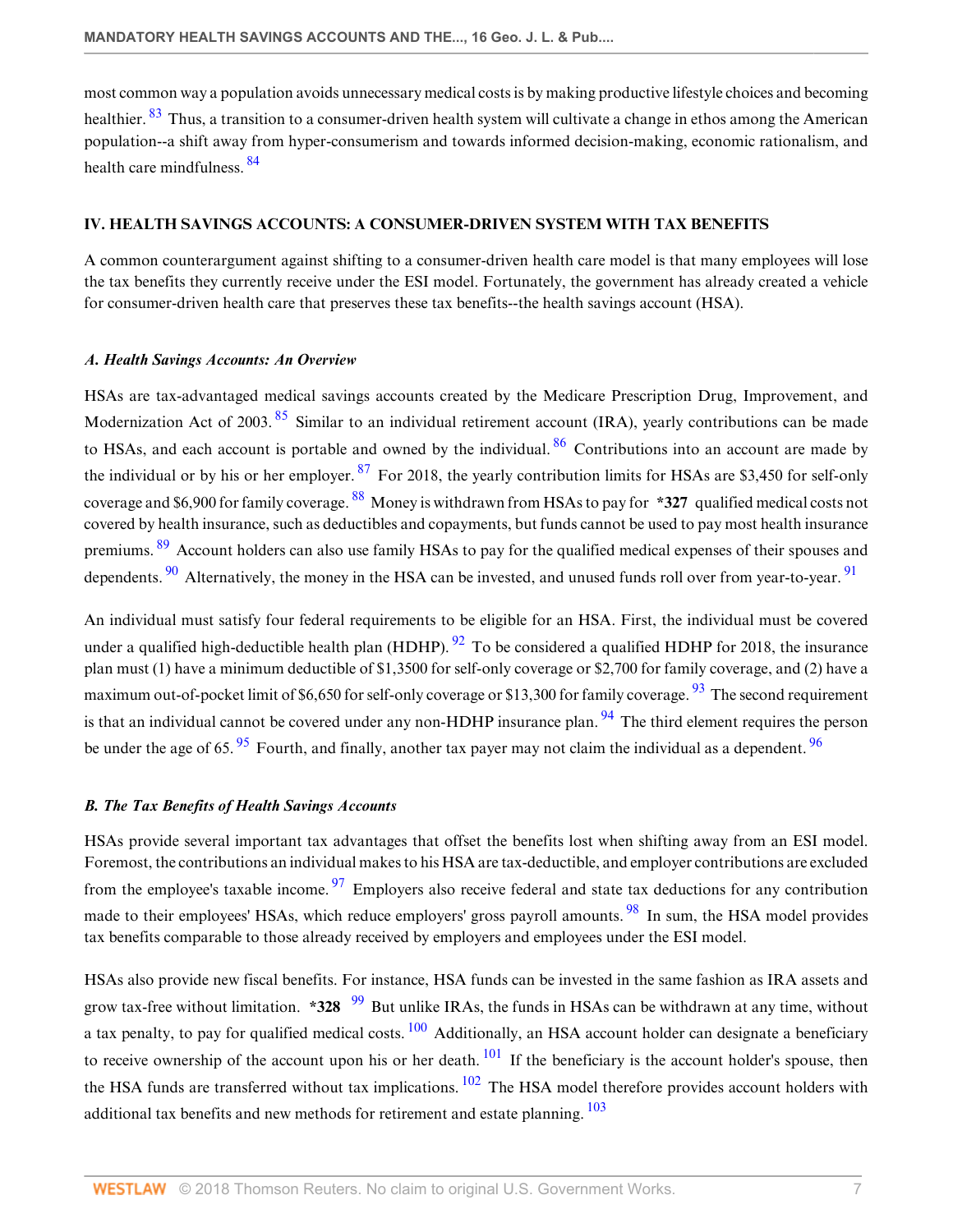#### <span id="page-7-0"></span>*C. Health Savings Accounts Can Significantly Reduce Health Care Spending*

<span id="page-7-3"></span>HSAs are also shown to considerably reduce health care spending, and many employers successfully lowered their health expenditures by shifting to an HSA-centric health care model. <sup>[104](#page-16-19)</sup> The Employee Benefit Research Institute's 2013 analysis of a large employer that replaced its traditional ESI with an HSA system found that the HSA system substantially reduced total health care spending over a four-year period, with the first-year alone seeing a reduction of  $25\%$  in health spending and \$527 per person in the aggregate.  $105$ 

<span id="page-7-6"></span><span id="page-7-5"></span><span id="page-7-4"></span>A recent study by the Health Care Cost Institute is even more optimistic, demonstrating that HSA models both reduce health care spending *and* improve employees' health. <sup>[106](#page-16-21)</sup> The research also examined the effect shifting to an HSA model would have on health care spending and use by comparing a subset of individuals who shifted to the HSA model against a population group that remained on traditional insurance models.  $107$  The findings over the five year period from 2010 to 2014 showed that the HSA subset (1) reduced their health care spending and usage over the timeframe, (2) received more timely care and thus did not require as many emergency room visits, and (3) was healthier and therefore required less medical care. [108](#page-17-1)

<span id="page-7-8"></span><span id="page-7-7"></span>The Health Care Cost Institute study suggests that a shift to an HSA model would result in a healthier United States while achieving sustained reductions in total health **\*329** care spending. In fact, studies project that an aggregate shift to an HSA model would reduce health care spending by 12.5% in the United States.  $109$  Considering that annual spending in this industry exceeds \$3.2 trillion, achieving sustained reductions would amount to more than \$400 billion in savings per year.

# <span id="page-7-1"></span>**V. EXPANSIVE AND COMPULSORY HEALTH SAVINGS ACCOUNTS: THE KEYSTONE FOR REFORM**

Despite the myriad benefits of shifting to an HSA health care model, federal law limits potential gains by imposing artificial constraints on HSAs. These constraints not only stifle the reformative capabilities of HSAs, but they also contravene the mission and characteristics of an ideal health care system.

#### <span id="page-7-2"></span>*A. Characteristics of an Ideal Health Care System*

<span id="page-7-9"></span>A common misconception is that medical care solely defines the quality of a medical system. Yet many other elements warrant consideration, including the efficiency of health care delivery, the accessibility and affordability of medical care, and the total economic costs of the health care system.  $\frac{110}{10}$  $\frac{110}{10}$  $\frac{110}{10}$  There are also secondary considerations, such as deterring "moral hazards" of health care over-utilization and eliminating "free rider" problems whereby the uninsured have their medical costs passed on to other consumers. [111](#page-17-4)

<span id="page-7-10"></span>In light of these considerations, an ideal health care system consists of the following: affordable and quality medical care to all of society in a manner that is cost-effective, eliminates unnecessary consumption, and ensures that all citizens are participants. At its core, an ideal health care system is centered around consumers who are incentivized and empowered to make prudent medical and fiscal choices.  $112$ 

<span id="page-7-13"></span><span id="page-7-12"></span><span id="page-7-11"></span>Upon examining the previously mentioned attributes of an ideal health care system, the current HSA model is rife with artificial constraints that limit its reformative capabilities.  $\frac{113}{10}$  $\frac{113}{10}$  $\frac{113}{10}$  The low contribution limits and recent reductions to the number of qualified medical expenses are particularly damaging, as they diminish participation in HSAs, therefore limiting HSAs potential utility.  $\frac{114}{114}$  $\frac{114}{114}$  $\frac{114}{114}$  HSAs have also been confined by new restrictions promulgated by the Affordable Care Act, such as the removal of over-the-counter medications from the list of medical costs that qualify for tax-free HSA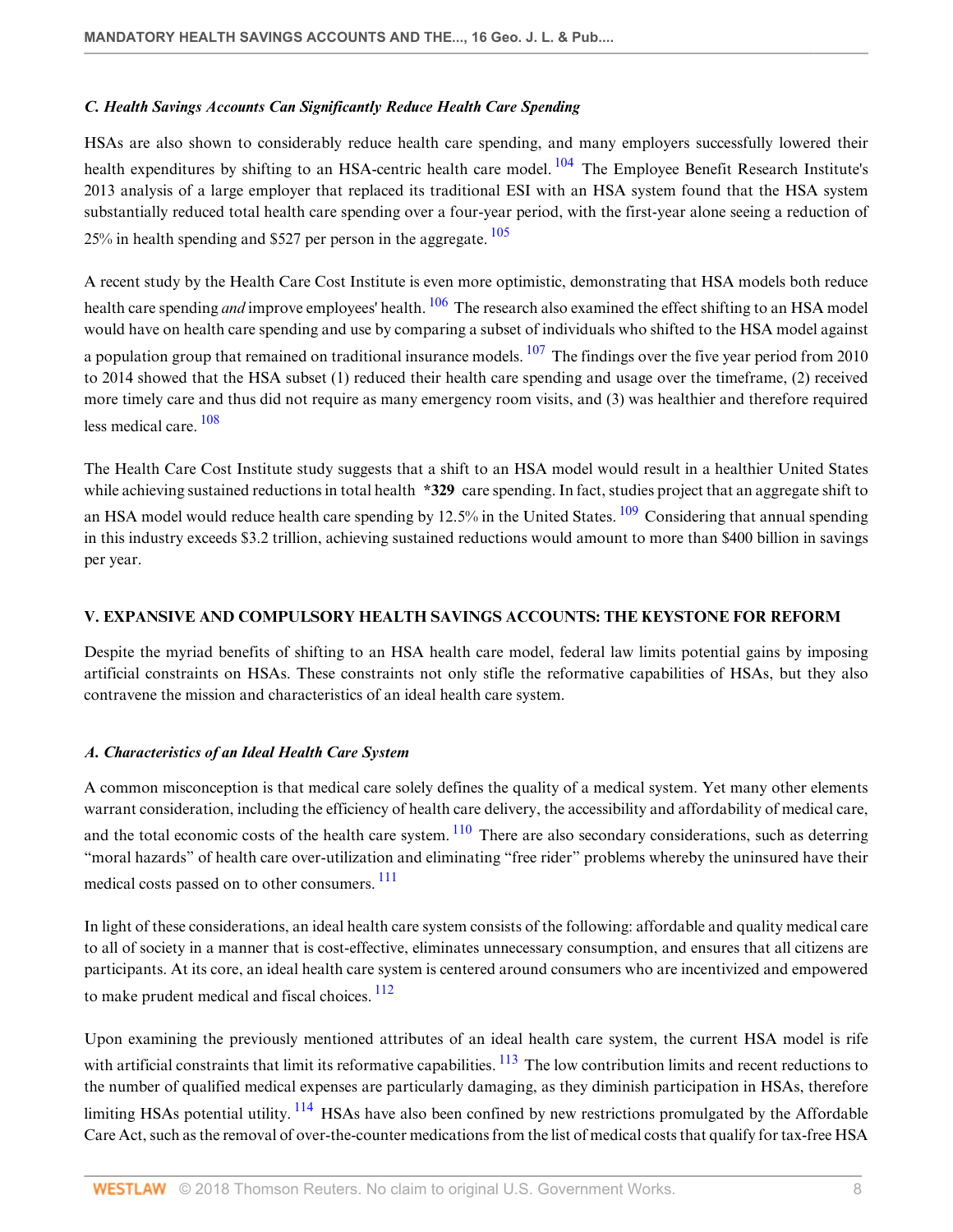<span id="page-8-2"></span><span id="page-8-1"></span>coverage. [115](#page-17-8) Without universal and large-scale implementation, HSAs will be unable to positively impact the **\*330** health care crises in the United States. <sup>[116](#page-17-9)</sup> In order for HSAs to effectuate sustained health care reform in the country, two legislative changes are necessary. First, the statutory constraints on HSAs must be removed and the scope of HSAs must be expanded. Second, HSAs must be compulsory for all citizens and lawful residents.

#### <span id="page-8-0"></span>*B. Expanding Health Savings Accounts and Removing Artificial Constraints*

<span id="page-8-5"></span><span id="page-8-4"></span><span id="page-8-3"></span>The primary goal of HSA expansion is to return decision-making control back to consumers, which results in a more choice-oriented and competitive health care marketplace.  $117$  The first adjustment should therefore be an enlargement of contribution limits so that nearly all individuals could use HSA funds for 100% of their medical needs. <sup>[118](#page-17-11)</sup> With yearly medical expenditures at approximately \$10,000 per person,  $^{119}$  $^{119}$  $^{119}$  raising the annual contribution limits to \$10,000 per individual and \$20,000 per family brings HSAs closer to enabling consumers to financially control all their medical care. [120](#page-17-13)

<span id="page-8-8"></span><span id="page-8-7"></span><span id="page-8-6"></span>The enlargement should also apply to qualified medical expenses so that HSA account holders are permitted to use their funds for *all* medical expenses, including insurance premiums. [121](#page-17-14) This would allow consumers to advantageously select the amount of risk they are willing to assume regarding their own health and would likely result in many uninsured individuals enrolling into affordable HDHPs because their premiums could be paid out of the HSA. <sup>[122](#page-17-15)</sup> Increasing individuals' contact with the insurance marketplace would likely improve the population's health, as a lack of health insurance is a perceived link to poor personal health in the United States. <sup>[123](#page-17-16)</sup> Increased contact would also ensure that consumers have the option of *fully* preserving the tax benefits they currently receive under the ESI model.

<span id="page-8-9"></span>Employers should not be limited in the amount of tax-deductible contributions they choose to make to their employees' HSAs. Specifically, employers' contributions into employees' HSAs should no longer count against the contribution limits for employees, and employers should have no cap on the amount they can contribute into their employees' accounts. These changes would better conserve the tax benefits employers currently receive under the ESI system and **\*331** thereby mitigate the chief concern about transitioning to a consumer-driven health care model. Removing these current HSA limits would also promote a competitive health care marketplace, as employers would compete against each other to procure high-potential employees by offering better contribution plans as part of their compensation packages. [124](#page-17-17) This increased customization of compensation packages also benefits employees in their ability to individually negotiate contribution plans.  $125$ 

<span id="page-8-14"></span><span id="page-8-13"></span><span id="page-8-12"></span><span id="page-8-11"></span><span id="page-8-10"></span>To further ensure individuals have full ownership and control over their health care dollars, Congress should also eliminate the current eligibility requirements for HSAs. <sup>[126](#page-17-19)</sup> Most importantly, the requirement for individuals to have an HDHP in order to open an HSA should be eliminated, as this current prerequisite provides no discernible health care benefit. <sup>[127](#page-17-20)</sup> Removing this requirement would ensure that true competition returns to the health care market, because consumers would no longer have a mandate to enroll in specific insurance plans in order to maintain an HSA. <sup>[128](#page-17-21)</sup> The elimination of this mandate would vastly expand consumers' health care choices--the health insurance marketplace would need to diversify so that more competitive health plans were offered to meet the health needs of specific subsets of the population.  $129$  This competition would incentivize insurance providers to reduce costs, supply more information to consumers, and provide higher quality service to remain commercially attractive, thereby ensuring that individuals would receive more value from their health plans. <sup>[130](#page-17-23)</sup>

<span id="page-8-16"></span><span id="page-8-15"></span>Finally, there should be no tax implications for any beneficiary the HSA account holder selects. The ability to bequeath account funds without subjecting beneficiaries to standard inheritance and estate taxes would incentivize greater use of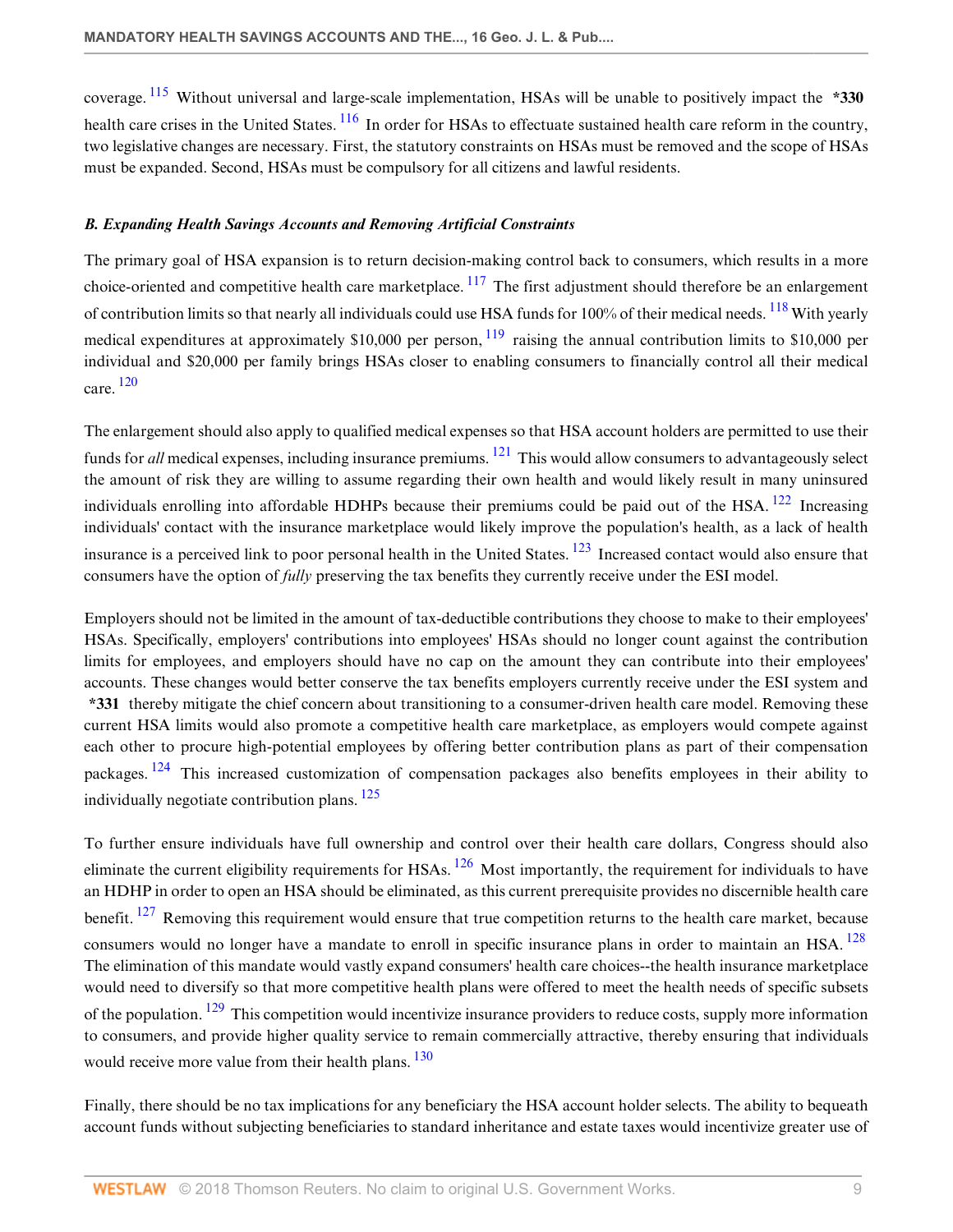<span id="page-9-2"></span><span id="page-9-1"></span>HSAs. [131](#page-17-24) This would also encourage account holders to contribute more to their HSAs because their beneficiaries are not subjected to estate taxes. Furthermore, since the beneficiary would become the new account holder of the HSA, he or she would still be required to use the account funds for medical purposes or else incur tax penalties. [132](#page-17-25) Because the HSA would be earmarked, beneficiaries will most likely choose to avoid incurring punitive "losses" and would therefore be less likely to use the funds for expenses **\*332** unrelated to healthcare. [133](#page-18-0)

#### <span id="page-9-4"></span><span id="page-9-3"></span><span id="page-9-0"></span>*C. Compulsory Health Savings Accounts*

The second necessary legislative change is to make HSAs compulsory for all American citizens and lawful residents. <sup>[134](#page-18-1)</sup> To implement this change, a minimum flat-rate percentage of individuals' monthly wages and salary would be automatically deducted and contributed to their HSAs. An aggregate cap on deductions could be instituted when the account balance reaches \$34,000, which is the near equivalent of deduction caps in other countries with a comparable system.  $135$  As with 401(k) retirement accounts, employees could also select additional amounts to deposit into their accounts each year. [136](#page-18-3)

<span id="page-9-8"></span><span id="page-9-7"></span><span id="page-9-6"></span><span id="page-9-5"></span>A compulsory HSA model would amplify and sustain the aforementioned benefits of the HSA model, such as reducing aggregate health care spending and increasing informed and conscientious health care utilization among consumers. <sup>[137](#page-18-4)</sup> Moreover, the compulsory model would also provide new benefits. First, compulsory HSAs would expand health care coverage by covering working individuals who remain uninsured either because they were not offered ESI or because they have been unable to afford their share of the insurance premiums. This represents a sizeable group, as approximately fourteen million Americans fall within this category. <sup>[138](#page-18-5)</sup> Considering recent estimates that nearly 28 million non-elderly adults in the United States still lack health insurance, a compulsory HSA model would be a more efficient and dependable method for reducing the number of uninsured Americans than the individual mandate of the Affordable Care Act, as the "enrollment" of these working individuals into health care coverage would be *both* compulsory *and* automatic. [139](#page-18-6)

<span id="page-9-11"></span><span id="page-9-10"></span><span id="page-9-9"></span>Another benefit of the compulsory HSA system is that it would ensure the benefits and costs of health care were spread more evenly across society. The compulsory HSA model better captures the economic actuality that health care reforms should affect as many individuals as possible (regardless of their earned income) because a person who earns \$50,000 a year can incur equal medical expenses as a person who earns \$1 million a year. [140](#page-18-7) For this reason, the **\*333** socioeconomic interests compelling health reform are largely independent from income levels. <sup>[141](#page-18-8)</sup> A compulsory HSA system would more accurately reflect this economic reality because it mandates that individuals set aside sums to pay for their medical costs or to enroll in insurance plans.  $^{142}$  $^{142}$  $^{142}$ 

<span id="page-9-16"></span><span id="page-9-15"></span><span id="page-9-14"></span><span id="page-9-13"></span><span id="page-9-12"></span>A compulsory HSA model would also mitigate the free rider problem pervading the United States health care system. Presently, free riders can elect not to enroll in health insurance and spend their money elsewhere with the assurance that the community will bankroll their medical expenses if they cannot afford to pay for them.  $^{143}$  $^{143}$  $^{143}$  This practice persists despite the tax penalties imposed by the individual mandate of the Affordable Care Act, because individuals often conclude that any health care costs they may incur will eclipse the monetary limits of the punishment. <sup>[144](#page-18-11)</sup> Essentially, free riding currently works because of an implied social agreement that no one will go without health care.  $145$  The Emergency Medical Treatment and Active Labor Act bolsters this social contract because it requires Medicare-participating hospitals to treat and stabilize any patient that is in an emergency condition, regardless of that patient's citizenship, legal residency or ability to pay. <sup>[146](#page-18-13)</sup> Under a compulsory HSA system, however, working individuals would no longer be able to opt out of paying for any of their medical costs and therefore would be unable to exploit the larger population by free riding. This change would essentially eliminate the previous social contract and replace it with new expectations for health care consumers.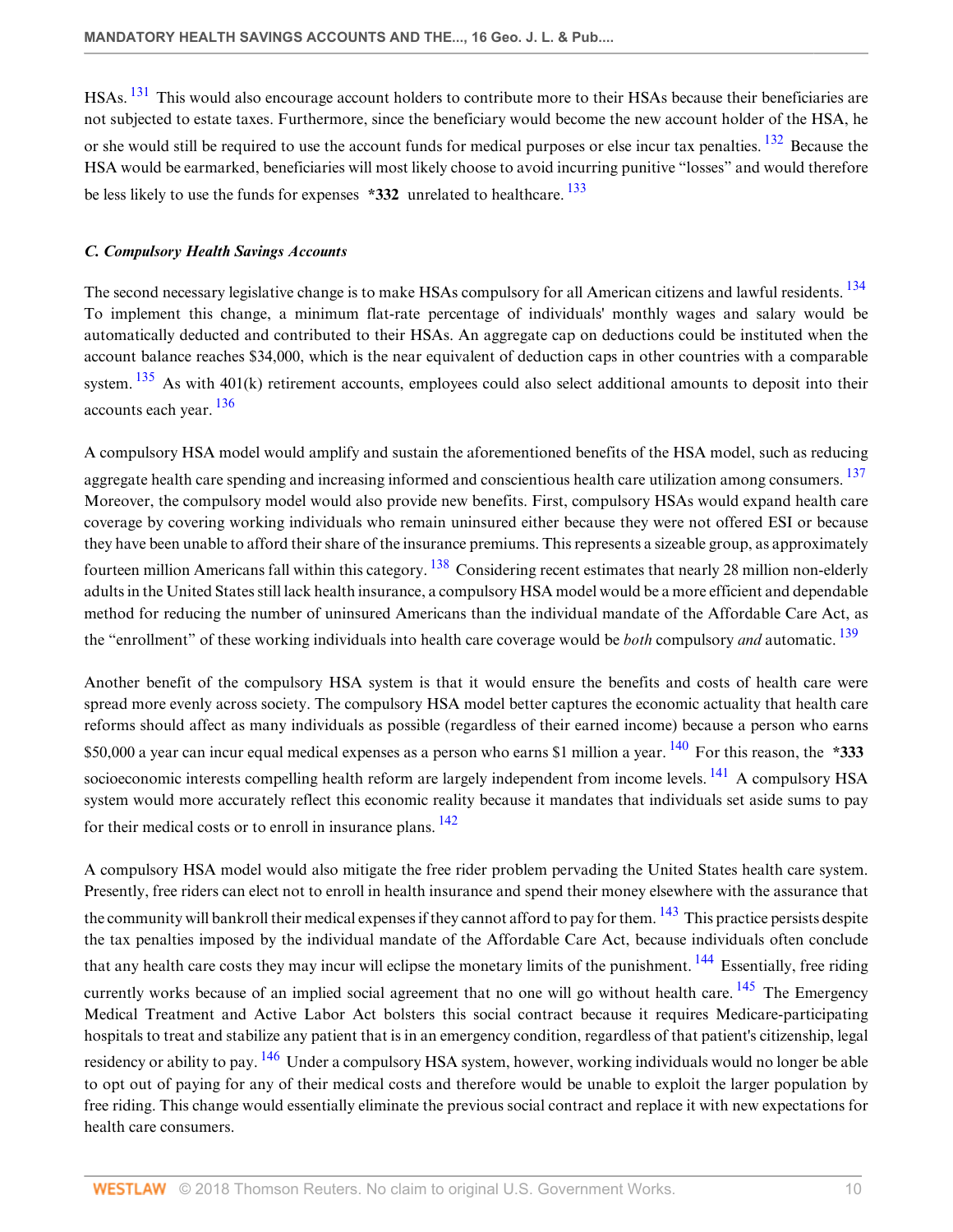<span id="page-10-2"></span><span id="page-10-1"></span>Making HSAs compulsory would similarly eliminate a key psychological pitfall among many heath care consumers. Consumers presently decide how much they will contribute to their HSAs while in generally good physical and mental health. <sup>[147](#page-18-14)</sup> This leads to a self-enhancement bias where individuals underestimate the likelihood of their future medical needs and therefore underfund their HSAs. <sup>[148](#page-18-15)</sup> A compulsory HSA model removes this cognitive fallacy. Because consumers in the working population would be forced to contribute a minimum amount to their accounts each month, their unrealistic medical projections could not override the base funding they are obligated to provide. Moreover, because these HSAs would be permitted to pay for insurance premiums, these individuals would also have resources set aside to enroll in an HDHP or other catastrophic health insurance to cover extraordinary medical expenses.

#### <span id="page-10-0"></span>**\*334** *D. Singapore: An International Case Study*

Singapore's Medisave program, a system of mandatory medical savings, provides a model for the effective implementation of expansive and compulsory HSAs.

<span id="page-10-4"></span><span id="page-10-3"></span>Medisave was instituted in 1984 to reflect the new national philosophy that each individual should be responsible and pay for his own health care, which was a marked shift away from the previous system of universal health care. <sup>[149](#page-18-16)</sup> At its core, Medisave is a compulsory savings program whereby a percentage of an individual's monthly salary is automatically deducted and deposited into a Medisave account owned by that person.  $150$  The Medisave account acts as self-insurance, and funds can be withdrawn to pay for hospitalization and outpatient expenses for the account owner and his immediate family. <sup>[151](#page-18-18)</sup> When a Medisave account balance reaches the equivalent of approximately US \$34,000, surplus funds are carried over into another account that can be used for non-health care purposes.  $152$  When the Medisave account holder dies, all remaining balances are allocated to beneficiaries in accordance with the deceased's will. <sup>[153](#page-18-20)</sup>

<span id="page-10-9"></span><span id="page-10-8"></span><span id="page-10-7"></span><span id="page-10-6"></span><span id="page-10-5"></span>Medisave covers approximately 85% of the Singaporean population, and the average account balance is approximately US \$18,000.<sup>[154](#page-18-21)</sup> The remaining 15% of the population is covered by two programs. The first, Medishield, is a national risk-pooling health insurance plan into which all Singaporeans and permanent residents are automatically enrolled and for which the premiums are paid out of Medisave accounts. The second, Medifund, is a government endowment fund that assists indigents and other citizens and permanent residents with the payment of their medical bills. <sup>[155](#page-18-22)</sup> Through these programs, the Singapore health care model effectively reshaped the primary role of the government into ensuring that individuals save for unexpected medical expenses. <sup>[156](#page-19-0)</sup>

<span id="page-10-14"></span><span id="page-10-13"></span><span id="page-10-12"></span><span id="page-10-11"></span><span id="page-10-10"></span>The diminished government role immediately cut the Singaporean government's share of total health care expenditures from 50% to 20%. <sup>[157](#page-19-1)</sup> Spending reductions have been maintained over time, as the government's health expenditures now account for only 2.1% of GDP--a 50% reduction from pre-Medisave **\*335** levels. [158](#page-19-2) Aggregate spending on health care is now only 4.9% of GDP,  $^{159}$  $^{159}$  $^{159}$  or US \$2,752 per capita, and is nearly 360% less than per capita spending in the United States. <sup>[160](#page-19-4)</sup> The reduced spending bolsters the Singaporean economy and enables the government to maintain regular budget surpluses and low tax rates.  $\frac{161}{16}$  $\frac{161}{16}$  $\frac{161}{16}$  For example, the top personal income tax rate in Singapore is currently  $22\%$ ,  $^{162}$  $^{162}$  $^{162}$  nearly half the rate of the highest income tax bracket in the United States.  $^{163}$  $^{163}$  $^{163}$  Equally as important, these fiscal advantages have not come at a cost to the health of Singaporeans. [164](#page-19-8)

<span id="page-10-20"></span><span id="page-10-19"></span><span id="page-10-18"></span><span id="page-10-17"></span><span id="page-10-16"></span><span id="page-10-15"></span>Despite spending considerably less on health care, Singaporeans are significantly healthier than Americans. <sup>[165](#page-19-9)</sup> In fact, the Singaporean health system has gained international recognition for its cost-effectiveness and excellent quality of care. The World Health Organization ranks Singapore as the sixth best system among 191 countries, <sup>[166](#page-19-10)</sup> and the Economist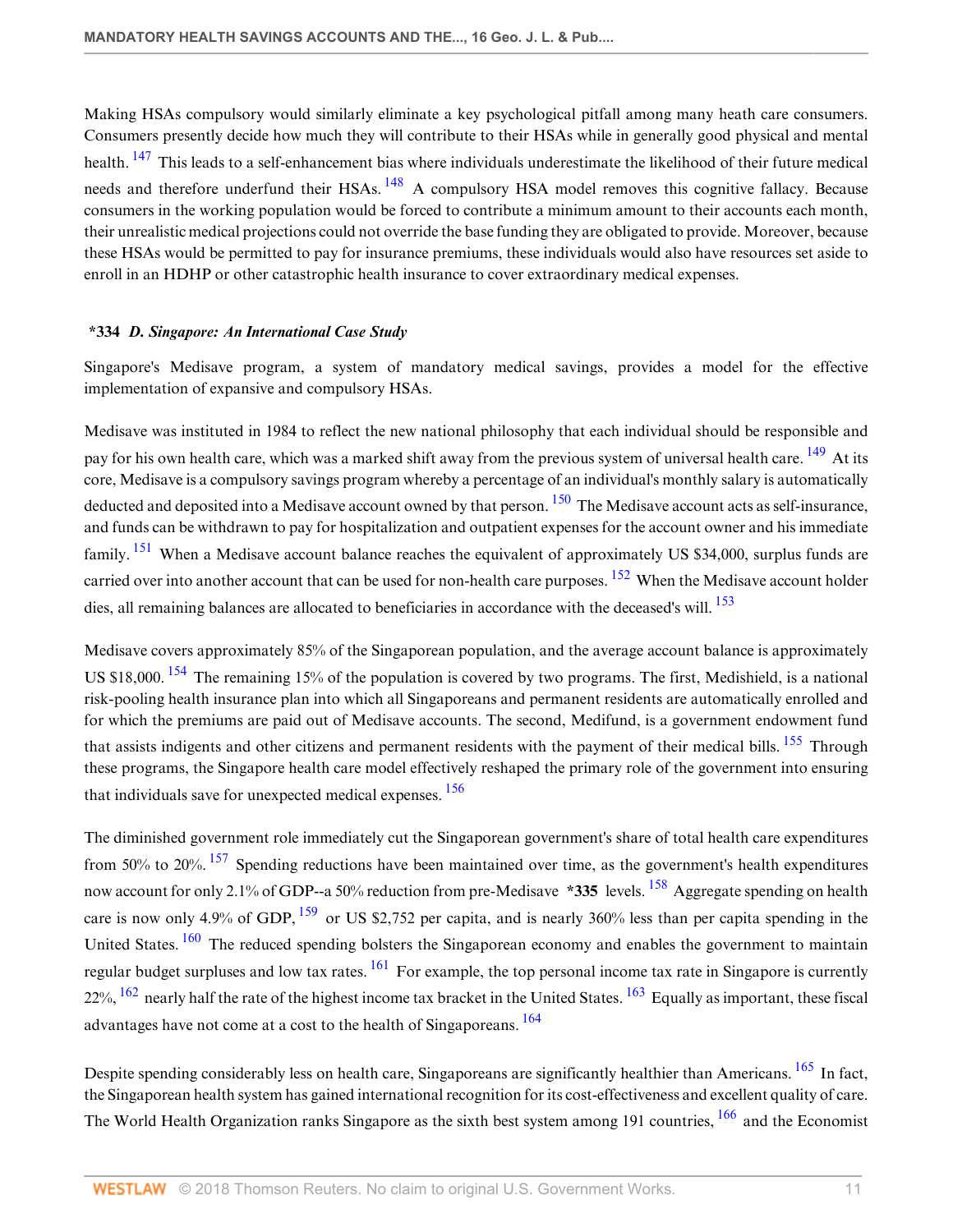<span id="page-11-2"></span>Intelligence Unit ranks the country second in terms of health outcomes.  $167$  In the 2016 Bloomberg Rankings, which evaluate countries according to data from the United Nations, World Bank, and World Health Organization, Singapore was rated the healthiest country in the world, due largely to the fact that it is was also the second-highest ranked health care system in terms of efficiency.  $\frac{168}{168}$  $\frac{168}{168}$  $\frac{168}{168}$ 

<span id="page-11-5"></span><span id="page-11-4"></span><span id="page-11-3"></span>The principal reason the Singaporean health care system works so well is that it places responsibility for individual health-care decisions and spending on consumers. <sup>[169](#page-19-13)</sup> Because Singaporeans directly bear the costs of their health care consumption, they have been incentivized, or "nudged," to make rational medical decisions and healthier lifestyle choices. <sup>[170](#page-19-14)</sup> If the United States could replicate a fraction of the reduced government spending and improved population **\*336** health seen in Singapore, the decrease in health care costs would be astronomical.

#### <span id="page-11-0"></span>*E. A Final Cautionary Note on the Limits of Compulsory Health Savings Accounts*

This Note argues the merits of shifting to a compulsory HSA health care system in the United States. However, the compulsory HSA model alone is not a sufficient method for resolving *all* the current health care deficiencies in the United States. Other changes to the health care system are still necessary to provide for the medical needs of those who are unemployed or destitute, or whose wages are insufficient to cover their expensive health care.

<span id="page-11-6"></span>A logical solution to these shortcomings would be to mirror the Singaporean approach, whereby the United States government would (1) provide an automatic, risk-pooling national insurance plan to protect people from catastrophic medical expenses, and (2) create an endowment fund to assist individuals who are impoverished, unemployed, or otherwise cannot pay their medical expenses.  $^{171}$  $^{171}$  $^{171}$  This model reflects the practical reality that, despite the consumerdriven health system removing the government as a primary provider of health care, the government should not remain a passive bystander within the United States health system. Indeed, a consumer-centric model with ancillary government assistance would better ensure that all Americans and lawful residents have adequate health care access and coverage. <sup>[172](#page-19-16)</sup>

<span id="page-11-7"></span>A compulsory HSA system would successfully begin the journey toward comprehensive and sustained health care reform, which the United States sorely needs. Further, a compulsory HSA model would be an incremental shift towards an ideal health care system. The realization of such a system would catalyze a sociological and economic transformation across the country.

# <span id="page-11-1"></span>**VI. CONCLUSION**

<span id="page-11-8"></span>In its current state, the United States health care system is substandard, unsustainable, and will hamstring future economic development in the country. Despite higher public and private spending than peer nations, the United States still has inferior population health and inferior access to care.  $173$  The principal cause of this deficiency is that consumers are too detached from their own health care. Shifting to a consumer-driven health care system would ameliorate this problem, and the HSA is an ideal vehicle for doing so. Data shows that a greater emphasis on HSAs would reduce health care spending in the United States by as much as \$400 billion a year. Consumers are also more likely to make healthier lifestyle choices and rational medical decisions once they become **\*337** responsible for health care payments at the point of service, leading to a healthier American population.

The possibilities for reduced spending are even greater under a more expansive and compulsory HSA system. The benefits of the HSA model would be amplified without its current and unnecessary statutory constraints, and a compulsory system would ensure that a larger percentage of Americans cover the costs of their own medical needs. Producing a more fiscally responsible and rational consumer base would also reestablish a traditional supply-and-demand model in the health care marketplace. This would force insurers to provide more diversified and cost-effective health insurance, guaranteeing that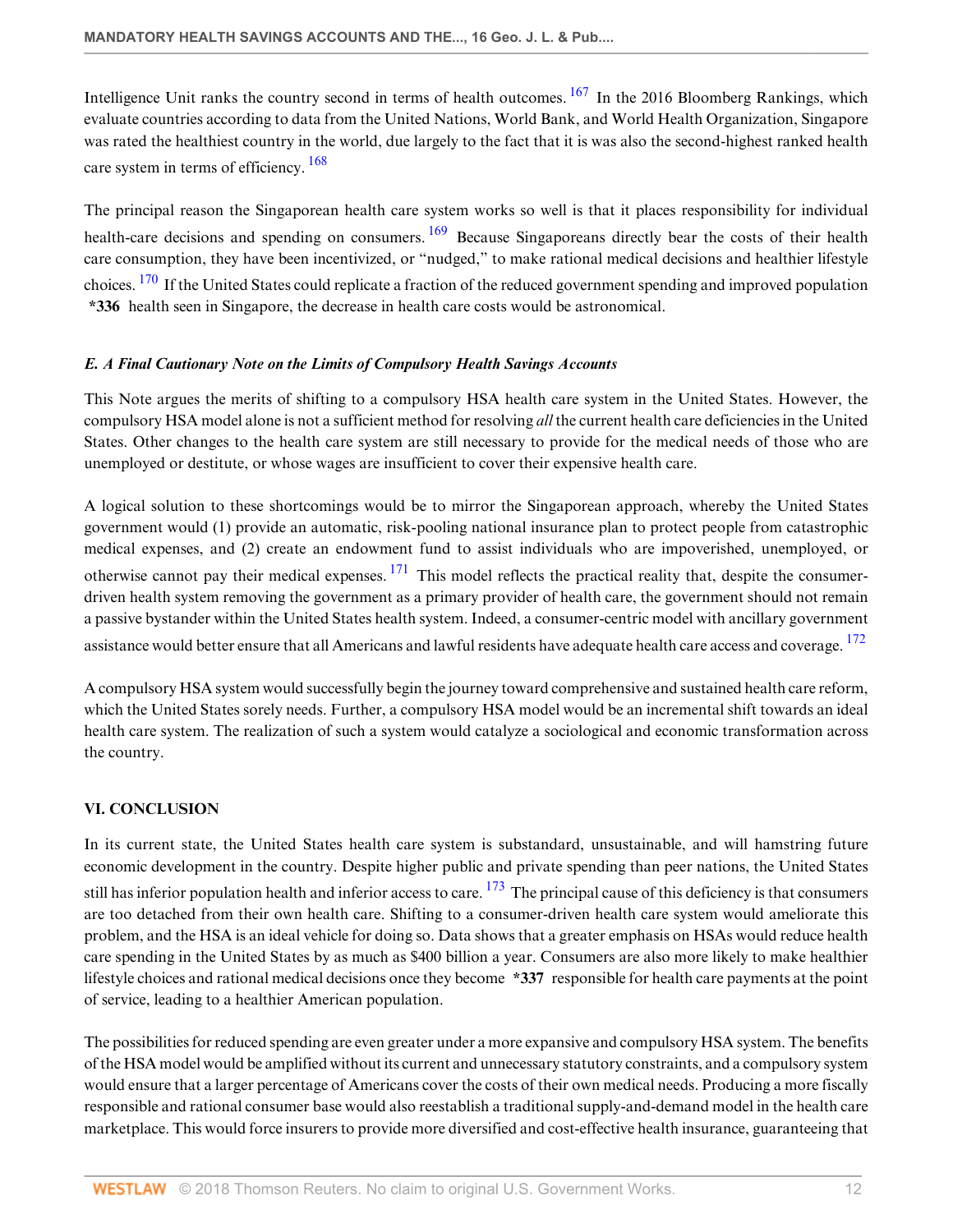consumers could advantageously select high-quality health plans that are better tailored to meet their actual health care needs. The end result would be a more cost-effective health care system and a healthier American population.

Footnotes

- <span id="page-12-0"></span>a<sup>1</sup> J.D., University of Virginia School of Law, 2017, Tnm3jg @virginia.edu. I would like to thank Darren Skyles for his advice and commentary and Pamela Lim for her tireless support, without which this Note would not be possible. © 2018, Theodore McDowell.
- <span id="page-12-1"></span><sup>[1](#page-1-2)</sup> CTRS. FOR MEDICARE & MEDICAID SERVS., NATIONAL HEALTH EXPENDITURES 2015 HIGHLIGHTS (2016), https://www.cms.gov/Research-Statistics-Data-and-Systems/Statistics-Trends-and-Reports/ NationalHealthExpendData/NationalHealthAccountsHistorical.html [https://perma.cc/F2RF-KB8T]. The data measures annual United States expenditures for health care goods and services, public health activities, government administration, the net cost of health insurance, and investments related to health care.
- <span id="page-12-2"></span>[2](#page-1-3) *Id.*
- <span id="page-12-3"></span> $3$  CTRS. FOR MEDICARE & MEDICAID SERVS., NATIONAL HEALTH EXPENDITURE PROJECTIONS 2016-2025 (2017), https://www.cms.gov/Research-Statistics-Data-and-Systems/Statistics-Trends-and-Reports/NationalHealthExpendData/NationalHealthAccountsProjected.html [https://perma.cc/7XVE-YK49].
- <span id="page-12-4"></span>[4](#page-1-5) *Id.*; Sean P. Keehan et al., *National Health Expenditure Projections, 2015-25: Economy, Prices, and Aging Expected to Shape Spending and Enrollment*, 35 HEALTH AFFAIRS 1522, 1522-23 (2016). Data also suggests that government spending will constitute roughly half of all health expenditures by 2025.
- <span id="page-12-5"></span>[5](#page-1-6) David Squires & Chloe Anderson, *U.S. Health Care from a Global Perspective: Spending, Use of Services, Prices, and Health in 13 Countries*, COMMONWEALTH FUND 3-5 (2015), http://www.commonwealthfund.org/publications/issue-briefs/2015/ oct/us-health-care-from-a-global-perspective [https://perma.cc/UK9S-YW56]. (The prices are representative of total patient and insurance outlays by aggregating private, out-of-pocket spending with insurance coverage and other public sources of financing).
- <span id="page-12-6"></span>[6](#page-1-7) *Id.* at 9-10.
- <span id="page-12-7"></span>[7](#page-1-8) *Id.*
- <span id="page-12-8"></span>[8](#page-1-9) *Id.*
- <span id="page-12-9"></span>[9](#page-1-10) *Id.*
- <span id="page-12-10"></span>[10](#page-1-11) Wendell Potter, *Exploding the Myths About American Health Care*, CTR. FOR PUB. INTEGRITY (Dec. 1, 2014), https:// www.publicintegrity.org/2014/12/01/16334/exploding-myths-about-american-health-care [https://perma.cc/9CJ6-QS9M].
- <span id="page-12-11"></span>[11](#page-1-12) Robin Osborn & Donald Moulds, *2014 International Health Policy Survey of Older Adults in Eleven Countries*, COMMONWEALTH FUND (2014), http://www.commonwealthfund.org//media/files/publications/in-the-literature/2014/ nov/pdf\_1787\_commonwealth\_fund\_2014\_intl\_survey\_chartpack.pdf [https://perma.cc/8SAY-EWYQ].
- <span id="page-12-12"></span>[12](#page-1-13) *Id.* at 6.
- <span id="page-12-13"></span>[13](#page-1-14) Squires & Anderson, *supra* note 5, at 12-13.
- <span id="page-12-14"></span>[14](#page-1-15) *See generally* INST. MED. & NAT'L RES. COUNCIL, U.S. HEALTH IN INTERNATIONAL PERSPECTIVE: SHORTER LIVES, POORER HEALTH (Steven Woolf & Laudan Aron eds., 2013).
- <span id="page-12-15"></span>[15](#page-1-16) *Id.*
- <span id="page-12-16"></span> $16$  *Id.*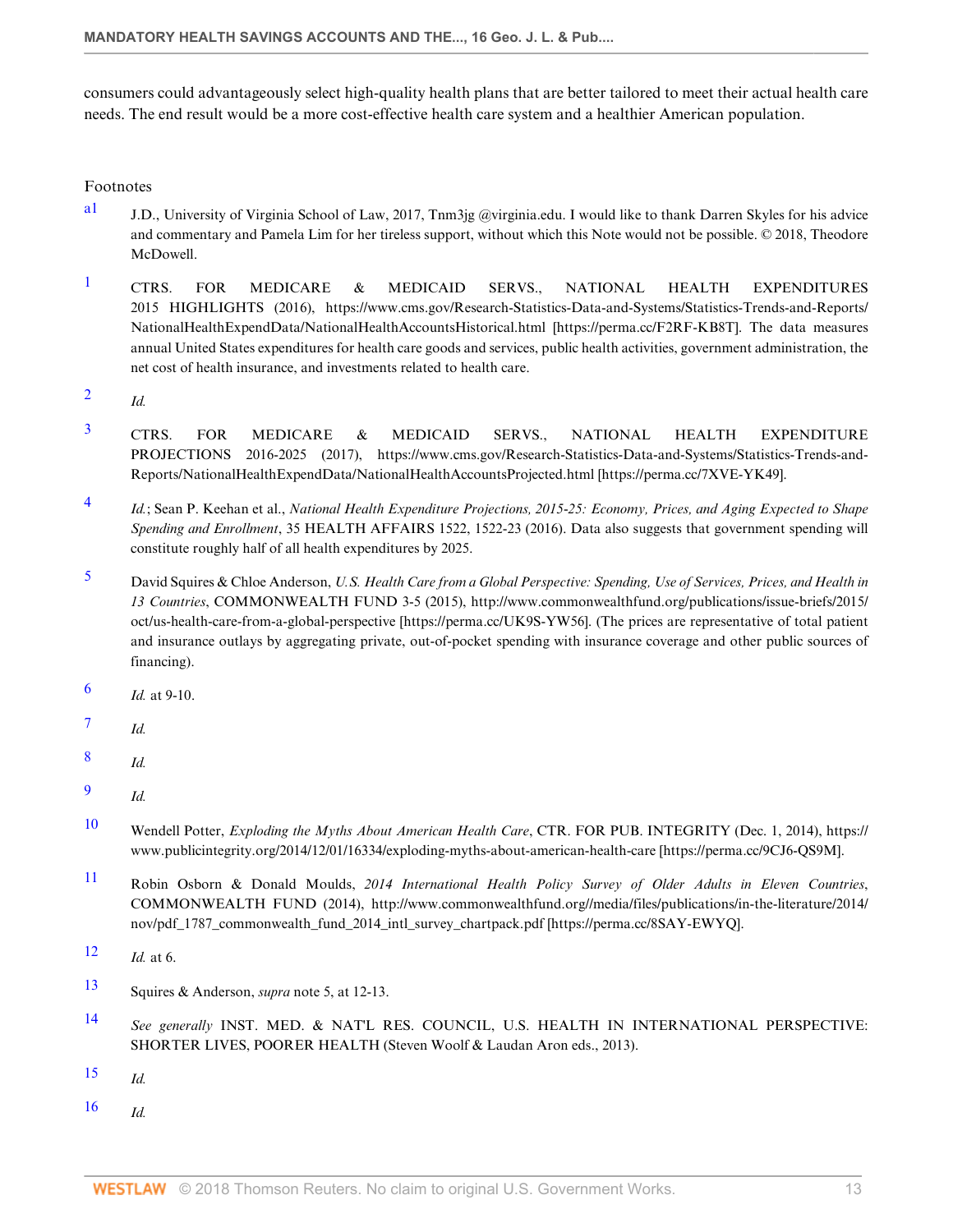<span id="page-13-0"></span>*Id.*

- <span id="page-13-1"></span> Squires & Anderson, *supra* note 5, at 5. The public spending on health care would be even greater in the United States if the tax exclusion for employer-sponsored insurance (which is approximately \$250 billion each year) were counted as a public expenditure.
- <span id="page-13-2"></span>*Id.* at 5-6.
- <span id="page-13-3"></span>*Id.*
- <span id="page-13-4"></span>*Id.* at 5.
- <span id="page-13-5"></span>*Id.*
- <span id="page-13-6"></span>*Id.* at 6-13.
- <span id="page-13-7"></span>*Id.* at 12-13.
- <span id="page-13-8"></span> Ivana Kottasova, *How U.S. Health Care Stacks up Against Global Systems*, CNN MONEY (May 4, 2017), http:// money.cnn.com/2016/11/02/news/economy/obamacare-healthcare-systems/index.html [https://perma.cc/GC3T-EN54].
- <span id="page-13-9"></span>*See id.*
- <span id="page-13-10"></span>Squires & Anderson, *supra* note 5, at 5-6; Osborn & Moulds, *supra* note 11, at 11-14.
- <span id="page-13-11"></span>Squires & Anderson, *supra* note 5, at 16.
- <span id="page-13-12"></span>INST. MED. & NAT'L RES. COUNCIL, *supra* note 14.
- <span id="page-13-13"></span> Michael Cannon, *Health Savings Accounts: Do the Critics Have a Point?*, CATO INST. POL'Y ANALYSIS, May 30, 2006, at 1, 2, https://papers.ssrn.com/sol3/papers.cfm?abstract\_id=906095 [https://perma.cc/KDL4-Y6JB].
- <span id="page-13-14"></span> TAX POLICY CTR., BRIEFING BOOK: KEY ELEMENTS OF THE U.S. TAX SYSTEM 244 (2016), http:// www.taxpolicycenter.org/sites/default/files/briefing-book/tpc-briefing-book\_0.pdf [https://perma.cc/8CYL-TK67].
- <span id="page-13-15"></span>*Id.*
- <span id="page-13-16"></span>Cannon, *supra* note 30.
- <span id="page-13-17"></span>TAX POLICY CTR., *supra* note 31 at 244.
- <span id="page-13-18"></span> Rick Lindquist, *Why Do Employers Offer Health Insurance?*, ZANE BENEFITS (Apr. 27, 2012), https:// www.zanebenefits.com/blog/bid/140015/why-do-employers-offer-health-insurance [https://perma.cc/97HU-M6UZ].
- <span id="page-13-19"></span>Mark Hall & Clark Havighurst, *Reviving Managed Care with Health Savings Accounts*, 24 HEALTH AFFS. 1490, 1491 (2005).
- <span id="page-13-20"></span> Michelle Long et al., *Trends in Employer-Sponsored Insurance Offer and Coverage Rates, 1999-2014*, KAISER FAM. FOUND. (Mar. 21, 2016), https://www.kff.org/private-insurance/issue-brief/trends-in-employer-sponsored-insurance-offerand-coverage-rates-1999-2014/ [https://perma.cc/B3UY-YH47].
- <span id="page-13-21"></span>*Id.*
- <span id="page-13-22"></span>TAX POLICY CTR., *supra* note 31, at 244.
- <span id="page-13-23"></span>*Id.*
- <span id="page-13-24"></span> Christopher Conover, *Health Care Regulation: A \$169 Billion Hidden Tax*, CATO INST. POLI'Y ANALYSIS, Oct. 4, 2004, at 1, 20, https://www.cato.org/publications/policy-analysis/health-care-regulation-%24169-billion-hidden-tax [https://perma.cc/ WR4P-27SC].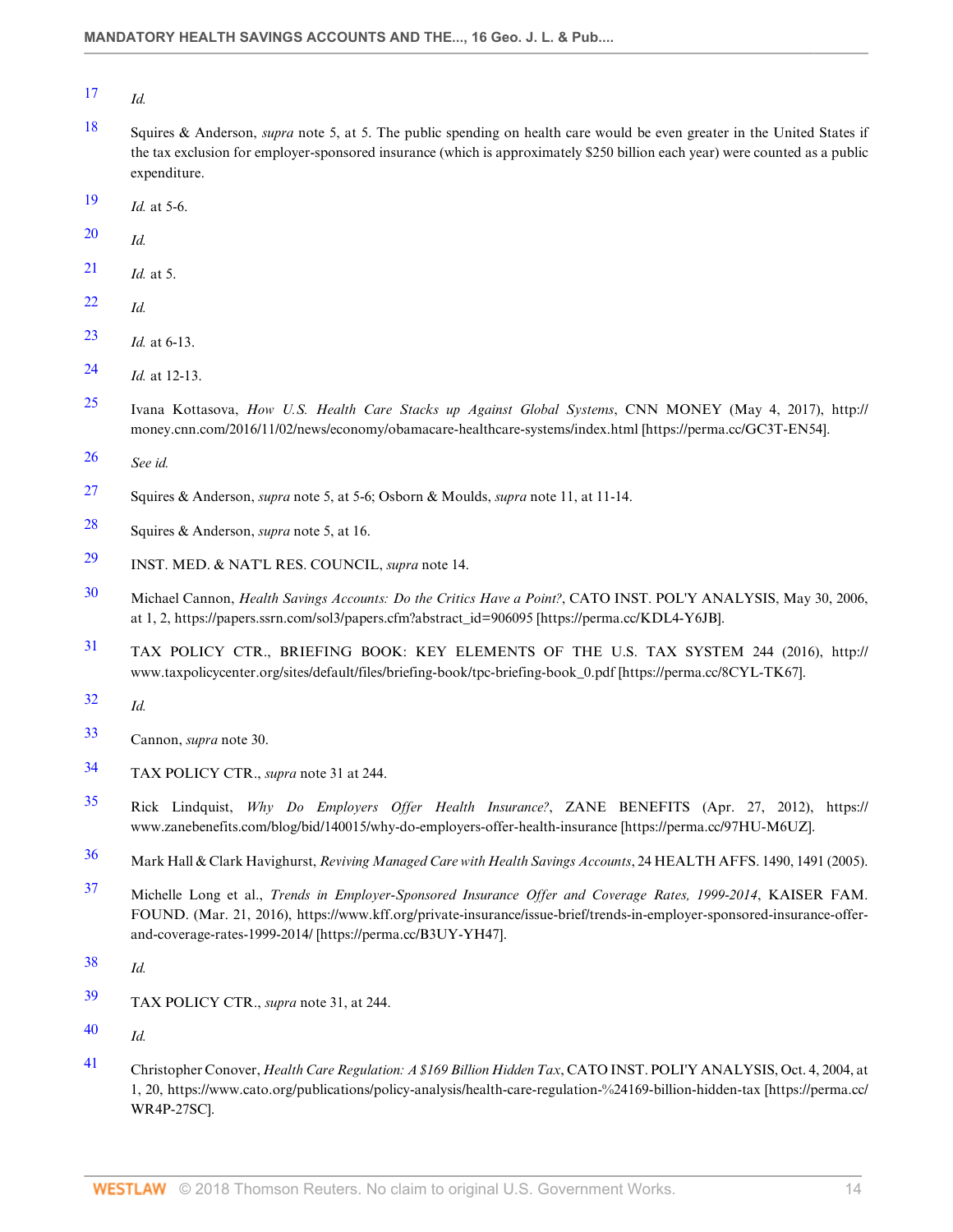- <span id="page-14-0"></span> Michael Cannon, *Combining Tax Reform and Health Care Reform with Large HSAs*, CATO INST. TAX & BUDGET BULL., no. 23, 2005, at 1; John Goodman & Peter Ferrara, *Health Care for All without the Affordable Care Act*, NAT'L CTR. FOR POL'Y ANALYSIS ISSUE BRIEF, no. 110, 2012, at 1.
- <span id="page-14-1"></span>Cannon, *supra* note 30, at 2-3.

<span id="page-14-2"></span>*Id.*

- <span id="page-14-3"></span> Chloe Anderson, *Multinational Comparisons of Health Systems Data*, COMMONWEALTH FUND 7 (2014), http:// www.commonwealthfund.org//media/files/publications/chartbook/2014/nov/ pdf\_1788\_anderson\_multinational\_comparisons\_2014\_oecd\_chartpack\_v2.pdf [https://perma.cc/J4BK-8RE6]. Pharmaceutical spending covers expenditures on prescription medicine and over-the-counter products, but excludes pharmaceuticals consumed in hospitals and other health care settings.
- <span id="page-14-4"></span>*Id.* at 6.
- <span id="page-14-5"></span>Cannon, *supra* note 42, at 1-2.
- <span id="page-14-6"></span>*Id.*
- <span id="page-14-7"></span>*Id.*
- <span id="page-14-8"></span>Keehan et al., *supra* note 4, at 1522-31; Cannon, *supra* note 30, at 2; Hall & Havighurst, *supra* note 36, at 1491-1500.
- <span id="page-14-9"></span>Keehan et al., *supra* note 4, at 1526.
- <span id="page-14-10"></span> Cannon, *supra* note 30, at 1-3. Government programs (such as Medicare and Medicaid) and other forms of private insurance also contribute to insulating consumers from actual health care costs.
- <span id="page-14-11"></span>*Id.* at 2; Mark Pauly & John Goodman, *Incremental Steps Toward Health Reform*, 14 HEALTH AFFS. 126, 127 (1996).
- <span id="page-14-12"></span> Russell Cate, Note, *[Move Over Managed Care--Health Savings Accounts, Small Business, and Low Wage Earners: Cost,](http://www.westlaw.com/Link/Document/FullText?findType=Y&serNum=0335526924&pubNum=0176220&originatingDoc=Ie4b058f32bd911e89bf099c0ee06c731&refType=LR&fi=co_pp_sp_176220_294&originationContext=document&vr=3.0&rs=cblt1.0&transitionType=DocumentItem&contextData=(sc.Default)#co_pp_sp_176220_294) Quality, and Access*[, 4 IND. HEALTH L. REV. 287, 294-97, 300 \(2007\);](http://www.westlaw.com/Link/Document/FullText?findType=Y&serNum=0335526924&pubNum=0176220&originatingDoc=Ie4b058f32bd911e89bf099c0ee06c731&refType=LR&fi=co_pp_sp_176220_294&originationContext=document&vr=3.0&rs=cblt1.0&transitionType=DocumentItem&contextData=(sc.Default)#co_pp_sp_176220_294) Nikola Zivaljevic et al., *Combining Mandatory Health Insurance and Medical Savings Accounts*, MANAGED CARE INTERFACE 63-64 (2002).
- <span id="page-14-13"></span> *Employer Health Benefits: 2016 Summary of Findings*, KAISER FAM. FOUND. & HEALTH RES. & EDUC. TRUST (2016), https://www.kff.org/report-section/ehbs-2016-summary-of-findings/ [https://perma.cc/P5Y2-DFVY].
- <span id="page-14-14"></span>Goodman & Ferrara, *supra* note 42, at 5.
- <span id="page-14-15"></span>*Id.*
- <span id="page-14-16"></span>*Id.*
- <span id="page-14-17"></span> Paul Loprinzi et al., *Healthy Lifestyle Characteristics and Their Joint Association with Cardiovascular Disease Biomarkers in U.S. Adults*, 91 MAYO CLINIC PROC. 432 (2016); *see also* Osborn & Moulds, *supra* note 11.
- <span id="page-14-18"></span>Paul Loprinzi et al, *supra* note 59.
- <span id="page-14-19"></span>*Id.*
- <span id="page-14-20"></span>*Id.*
- <span id="page-14-21"></span> Jessica Dillinger, *The Most Obese Countries in the World*, WORLD ATLAS (2018), https://www.worldatlas.com/articles/29 most-obese-countries-in-the-world.html.
- <span id="page-14-22"></span>Loprinzi et al., *supra* note 59.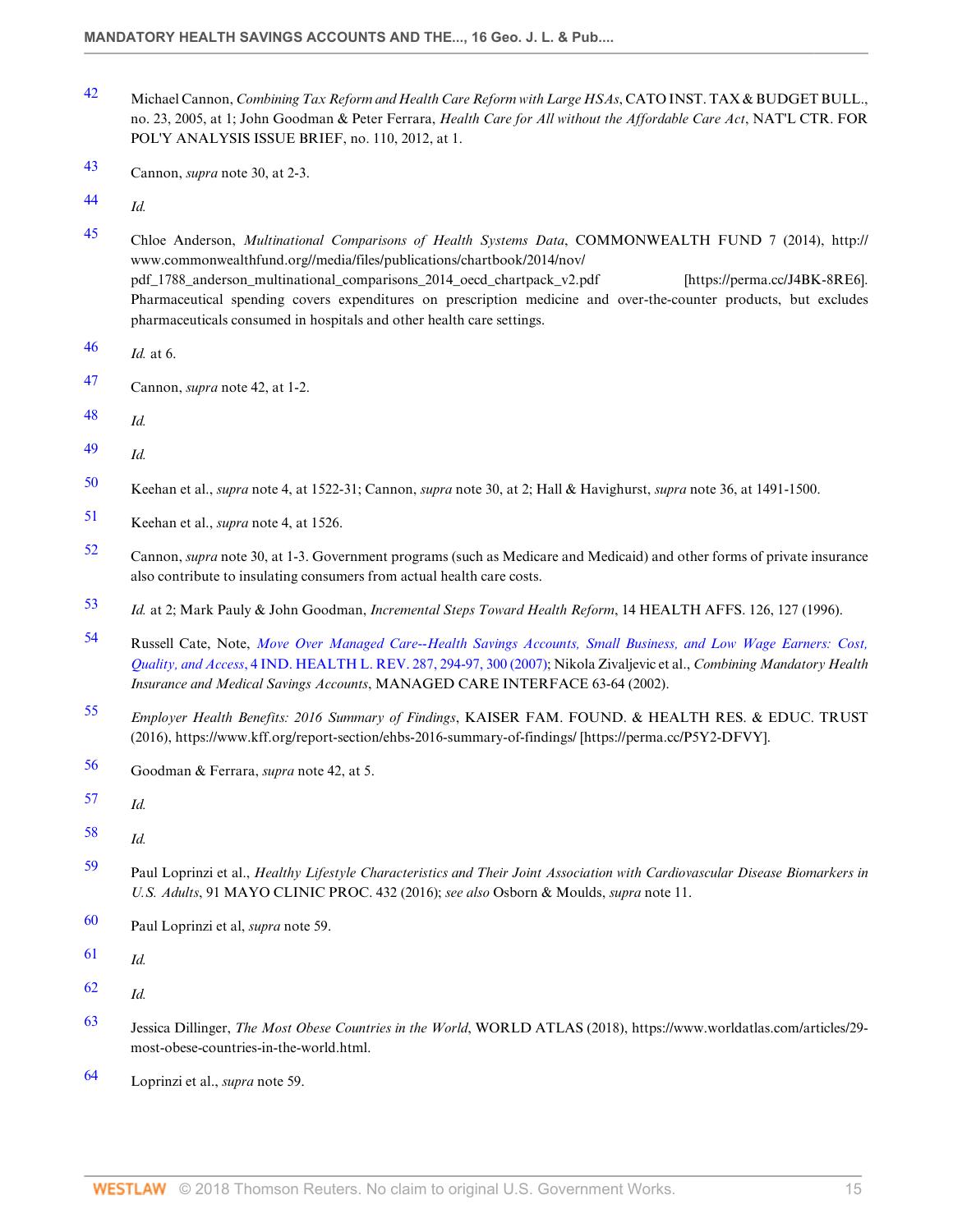- <span id="page-15-0"></span>[65](#page-4-15) JOHN GOODMAN ET AL., LIVES AT RISK: SINGLE-PAYER NATIONAL HEALTH INSURANCE AROUND THE WORLD 240 (2004).
- <span id="page-15-1"></span>[66](#page-4-16) *Skin in the Game: How Consumer-Directed Plans Affect the Cost and Use of Health Care*, RAND HEALTH RES. HIGHLIGHTS (2012), https://www.rand.org/content/dam/rand/pubs/research\_briefs/2012/RAND\_RB9672.pdf [https:// perma.cc/2QD4-EUL7] [hereinafter *Skin in the Game*].
- <span id="page-15-2"></span>[67](#page-4-17) GOODMAN ET. AL., *supra* note 65, at 240.
- <span id="page-15-3"></span>[68](#page-5-1) *See generally* RICHARD THALER & CASS SUNSTEIN, NUDGE: IMPROVING DECISIONS ABOUT HEALTH, WEALTH, AND HAPPINESS (2009).
- <span id="page-15-4"></span>[69](#page-5-2) *Skin in the Game*, *supra* note 66.
- <span id="page-15-5"></span>[70](#page-5-3) Goodman & Ferrara, *supra* note 42, at 6; Amanda Frost & Kevin Kennedy, *Consumer-Driven Health Plans: A Cost and Utilization Analysis*, HEALTH CARE COST INST. 1-2 (2016); Brittany La Couture, *Health Savings Accounts and the Affordable Care Act*, AM. ACTION F. (Dec. 17, 2014), https://www.americanactionforum.org/insight/health-savingsaccounts-and-the-affordable-care-act/ [https://perma.cc/48LE-TCFG]; Merrill Matthews, *Health Savings Accounts Will Survive ObamaCare-At Least for Now*, FORBES (Mar. 27, 2013), https://www.forbes.com/sites/merrillmatthews/2013/03/27/ health-savings-accounts-will-survive-obamacare-at-least-for-now/#22b16db225e0 [https://perma.cc/9L78-XCLY].
- <span id="page-15-6"></span>[71](#page-5-4) Cannon, *supra* note 30, at 3.
- <span id="page-15-7"></span>[72](#page-5-5) Hall & Havighurst, *supra* note 36, at 1490-1500.
- <span id="page-15-8"></span>[73](#page-5-6) *Id.*
- <span id="page-15-9"></span>[74](#page-5-7) *Id.*
- <span id="page-15-10"></span>[75](#page-5-8) Goodman & Ferrara, *supra* note 42, at 6-7.
- <span id="page-15-11"></span>[76](#page-5-9) *E.g.*, Sharon W. Murphy, Note, *[Contributory Negligence In Medical Malpractice: Are the Standards Changing to Reflect](http://www.westlaw.com/Link/Document/FullText?findType=Y&serNum=0101999330&pubNum=0001261&originatingDoc=Ie4b058f32bd911e89bf099c0ee06c731&refType=LR&fi=co_pp_sp_1261_172&originationContext=document&vr=3.0&rs=cblt1.0&transitionType=DocumentItem&contextData=(sc.Default)#co_pp_sp_1261_172) Society's Growing Health Care Consumerism?*[, 17 U. DAYTON L. REV. 151, 172-73 \(1991\)](http://www.westlaw.com/Link/Document/FullText?findType=Y&serNum=0101999330&pubNum=0001261&originatingDoc=Ie4b058f32bd911e89bf099c0ee06c731&refType=LR&fi=co_pp_sp_1261_172&originationContext=document&vr=3.0&rs=cblt1.0&transitionType=DocumentItem&contextData=(sc.Default)#co_pp_sp_1261_172); [Chudson v. Ratra, 548 A.2d 172,](http://www.westlaw.com/Link/Document/FullText?findType=Y&serNum=1988130542&pubNum=0000162&originatingDoc=Ie4b058f32bd911e89bf099c0ee06c731&refType=RP&fi=co_pp_sp_162_183&originationContext=document&vr=3.0&rs=cblt1.0&transitionType=DocumentItem&contextData=(sc.Default)#co_pp_sp_162_183) [183 \(Md. Ct. App. 1988\)](http://www.westlaw.com/Link/Document/FullText?findType=Y&serNum=1988130542&pubNum=0000162&originatingDoc=Ie4b058f32bd911e89bf099c0ee06c731&refType=RP&fi=co_pp_sp_162_183&originationContext=document&vr=3.0&rs=cblt1.0&transitionType=DocumentItem&contextData=(sc.Default)#co_pp_sp_162_183) ("To adopt the view that it is not negligent for women to ignore breast changes that are obvious to them would defy medical reality and thus be absurd."); [Grippe v. Momtazee, 705 S.W. 2d 551, 555 \(Mo. Ct. App. 1986\)](http://www.westlaw.com/Link/Document/FullText?findType=Y&serNum=1986107702&pubNum=0000713&originatingDoc=Ie4b058f32bd911e89bf099c0ee06c731&refType=RP&fi=co_pp_sp_713_555&originationContext=document&vr=3.0&rs=cblt1.0&transitionType=DocumentItem&contextData=(sc.Default)#co_pp_sp_713_555) (discussing contributory negligence of patient failing to follow physician's instructions); [Reikes v. Martin, 471 So.2d 385, 389](http://www.westlaw.com/Link/Document/FullText?findType=Y&serNum=1985128582&pubNum=0000735&originatingDoc=Ie4b058f32bd911e89bf099c0ee06c731&refType=RP&fi=co_pp_sp_735_389&originationContext=document&vr=3.0&rs=cblt1.0&transitionType=DocumentItem&contextData=(sc.Default)#co_pp_sp_735_389) [\(Miss. 1985\)](http://www.westlaw.com/Link/Document/FullText?findType=Y&serNum=1985128582&pubNum=0000735&originatingDoc=Ie4b058f32bd911e89bf099c0ee06c731&refType=RP&fi=co_pp_sp_735_389&originationContext=document&vr=3.0&rs=cblt1.0&transitionType=DocumentItem&contextData=(sc.Default)#co_pp_sp_735_389) (discussing contributory negligence of patient failing to follow physician's instructions and to promptly advise physicians of medical issues).
- <span id="page-15-12"></span>[77](#page-5-10) *E.g.*, Murphy, *supra* note 76, at 172-73; *Chudson*[, 548 A.2d at 183](http://www.westlaw.com/Link/Document/FullText?findType=Y&serNum=1988130542&pubNum=0000162&originatingDoc=Ie4b058f32bd911e89bf099c0ee06c731&refType=RP&fi=co_pp_sp_162_183&originationContext=document&vr=3.0&rs=cblt1.0&transitionType=DocumentItem&contextData=(sc.Default)#co_pp_sp_162_183).
- <span id="page-15-13"></span>[78](#page-5-11) *See generally* Loprinzi et al., *supra* note 59.
- <span id="page-15-14"></span>[79](#page-5-12) THALER & SUNSTEIN, *supra* note 68, at 33-34.
- <span id="page-15-15"></span>[80](#page-5-13) *See Skin in the Game*, *supra* note 66, at 1-3.
- <span id="page-15-16"></span>[81](#page-5-14) *See id.*
- <span id="page-15-17"></span>[82](#page-5-15) *Id.* at 2-3. (The study analyzing first-year effects after switching by comparing collected medical claims and enrollment data from 2003 to 2007 for more than 800,000 households insured through 59 large employers across the United States).
- <span id="page-15-18"></span>[83](#page-6-3) *See, e.g.*, Rowan Callick, *The Singapore Model*, THE AM. (Am. Enterprise Inst., Washington, D.C.) (May 27, 2008), http:// www.aei.org/publication/the-singapore-model/ [https://perma.cc/ZMU5-AHBL].
- <span id="page-15-19"></span>[84](#page-6-4) Cate, *supra* note 54, at 288 (discussing how consumer-driven health systems produce more prudent health care consumption).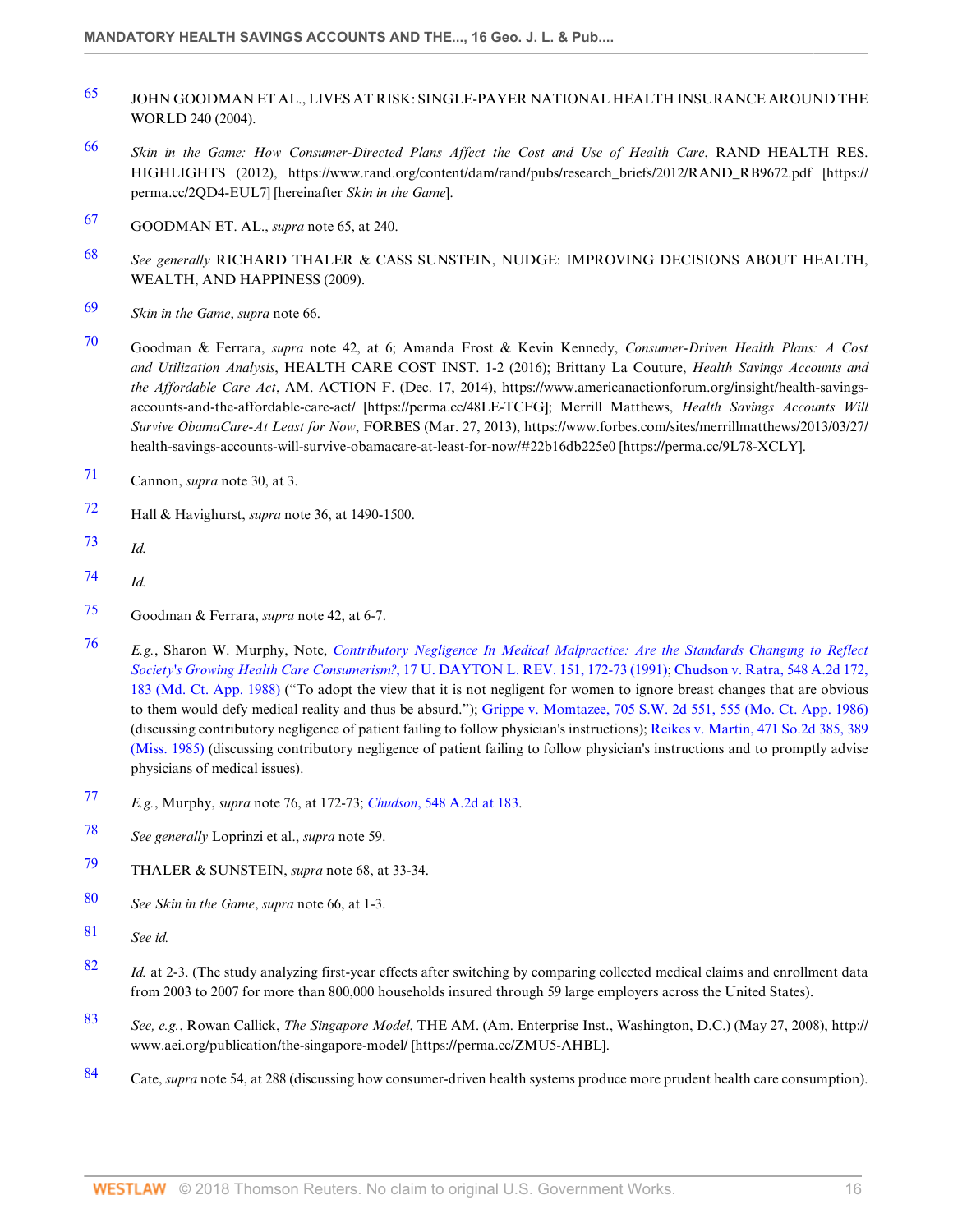- <span id="page-16-0"></span>[85](#page-6-5) Medicare Prescription Drug, Improvement, and Modernization Act of 2003, [Pub. L. No. 108-173, § 1201, 117 Stat. 2066,](http://www.westlaw.com/Link/Document/FullText?findType=l&pubNum=1077005&cite=UUID(IAD8DA5DB03-D4438C99E4B-5B321B98D02)&originatingDoc=Ie4b058f32bd911e89bf099c0ee06c731&refType=SL&originationContext=document&vr=3.0&rs=cblt1.0&transitionType=DocumentItem&contextData=(sc.Default)) 2071 (2003).
- <span id="page-16-1"></span>[86](#page-6-6) La Couture, *supra* note 70.
- <span id="page-16-2"></span>[87](#page-6-7) *Summary of Current Law Rules Pertaining to Health Savings Accounts (HSAs)*, AETNA (The Benefits Group of Davis & Harman LLP, Washington, D.C.) (Mar. 16, 2009), https://www.insightbenefits.com/research/ Current\_Law\_Rules\_for\_HSA\_Plans.pdf [https://perma.cc/4X34-PLW5].
- <span id="page-16-3"></span>[88](#page-6-8) [26 C.F.R. § 601.602 \(2018\).](http://www.westlaw.com/Link/Document/FullText?findType=L&pubNum=1000547&cite=26CFRS601.602&originatingDoc=Ie4b058f32bd911e89bf099c0ee06c731&refType=LQ&originationContext=document&vr=3.0&rs=cblt1.0&transitionType=DocumentItem&contextData=(sc.Default))
- <span id="page-16-4"></span>[89](#page-6-9) La Couture, *supra* note 70; DEP'T OF TREASURY, PUBLICATION 502: MEDICAL AND DENTAL EXPENSES (2016), https://www.irs.gov/pub/irs-pdf/p502.pdf [https://perma.cc/E5ZS-FLGJ]. Also note that while funds can be withdrawn from an HSA to pay for non-qualified medical expenses, such withdrawals incur tax penalties.
- <span id="page-16-5"></span>[90](#page-6-10) *Id.*
- <span id="page-16-6"></span>[91](#page-6-11) Amy Fontinelle, *How to Use Your HSA for Retirement*, INVESTOPEDIA (Dec. 23, 2016), http://www.investopedia.com/ articles/personal-finance/091615/how-use-your-hsa-retirement.asp [https://perma.cc/9BB9-XPC7].
- <span id="page-16-7"></span>[92](#page-6-12) *Health Savings Accounts and the States: State Actions on Health Savings Accounts and Consumer-Directed Health Plans, 2004-2017*, NAT'L CONF. OF STATE LEGISLATURES (Jan. 15, 2018), http://www.ncsl.org/research/health/hsas-healthsavings-accounts.aspx [https://perma.cc/FHS3-YV5P] [hereinafter *Health Savings Accounts and the States*].
- <span id="page-16-8"></span>[93](#page-6-13) [26 C.F.R. § 601.602 \(2018\).](http://www.westlaw.com/Link/Document/FullText?findType=L&pubNum=1000547&cite=26CFRS601.602&originatingDoc=Ie4b058f32bd911e89bf099c0ee06c731&refType=LQ&originationContext=document&vr=3.0&rs=cblt1.0&transitionType=DocumentItem&contextData=(sc.Default))
- <span id="page-16-9"></span>[94](#page-6-14) DEP'T OF TREASURY, PUBLICATION 969: HEALTH SAVINGS ACCOUNTS AND OTHER TAX-FAVORED HEALTH PLANS 3-4 (2016), https://www.irs.gov/pub/irs-pdf/p969.pdf [https://perma.cc/48HC-25W7].
- <span id="page-16-10"></span>[95](#page-6-15) *Health Savings Accounts and the States, supra* note 92.
- <span id="page-16-11"></span>[96](#page-6-16) *Id.*
- <span id="page-16-12"></span>[97](#page-6-17) AETNA, *supra* note 87.
- <span id="page-16-13"></span>[98](#page-6-18) *Health Savings Accounts (HSAs)*, VANGUARD (2016), https://personal.vanguard.com/us/whatweoffer/overview/ healthsavings [https://perma.cc/6QJM-E6ZH] (last visited Oct. 26, 2017).
- <span id="page-16-14"></span>[99](#page-6-19) La Couture, *supra* note 70.
- <span id="page-16-15"></span>[100](#page-6-20) *Id.* Note that withdrawn funds used for purposes other than qualified medical expenses are subject to a tax penalty. *Id.*
- <span id="page-16-16"></span>[101](#page-6-21) AETNA, *supra* note 87. Nevertheless, if an individual other than the account holder's spouse is chosen as the HSA beneficiary, then there are tax implications.
- <span id="page-16-17"></span>[102](#page-6-22) *Id.*
- <span id="page-16-18"></span>[103](#page-6-23) *Id.*; Fontinelle, *supra* note 91.
- <span id="page-16-19"></span>[104](#page-7-3) Cate, *supra* note 54, at 298-303.
- <span id="page-16-20"></span>[105](#page-7-4) *Health Care Spending After Adopting a Full-Replacement, High-Deductible Health Plan With a Health Savings Account: A Five-Year Study*, EMP. BENEFIT RES. INST. (July 2013) (showing few medical differences between the two groups studied); *HSA Shift Leads to Sustained Reduction in Health Care Spending*, INSURANCE NEWS NET (July 17, 2013), https://insurancenewsnet.com/oarticle/HSA-Shift-Leads-To-Sustained-Reduction-In-Health-Care-Spendinga-387480#.WeAfjBNSzEo [https://perma.cc/7T4V-EN8C].
- <span id="page-16-21"></span>[106](#page-7-5) *See* Frost & Kennedy, *supra* note 70, at 1-2. (studying the total spending, utilization, and out-of-pocket trends for individuals covered by ESI and younger than 65 years of age).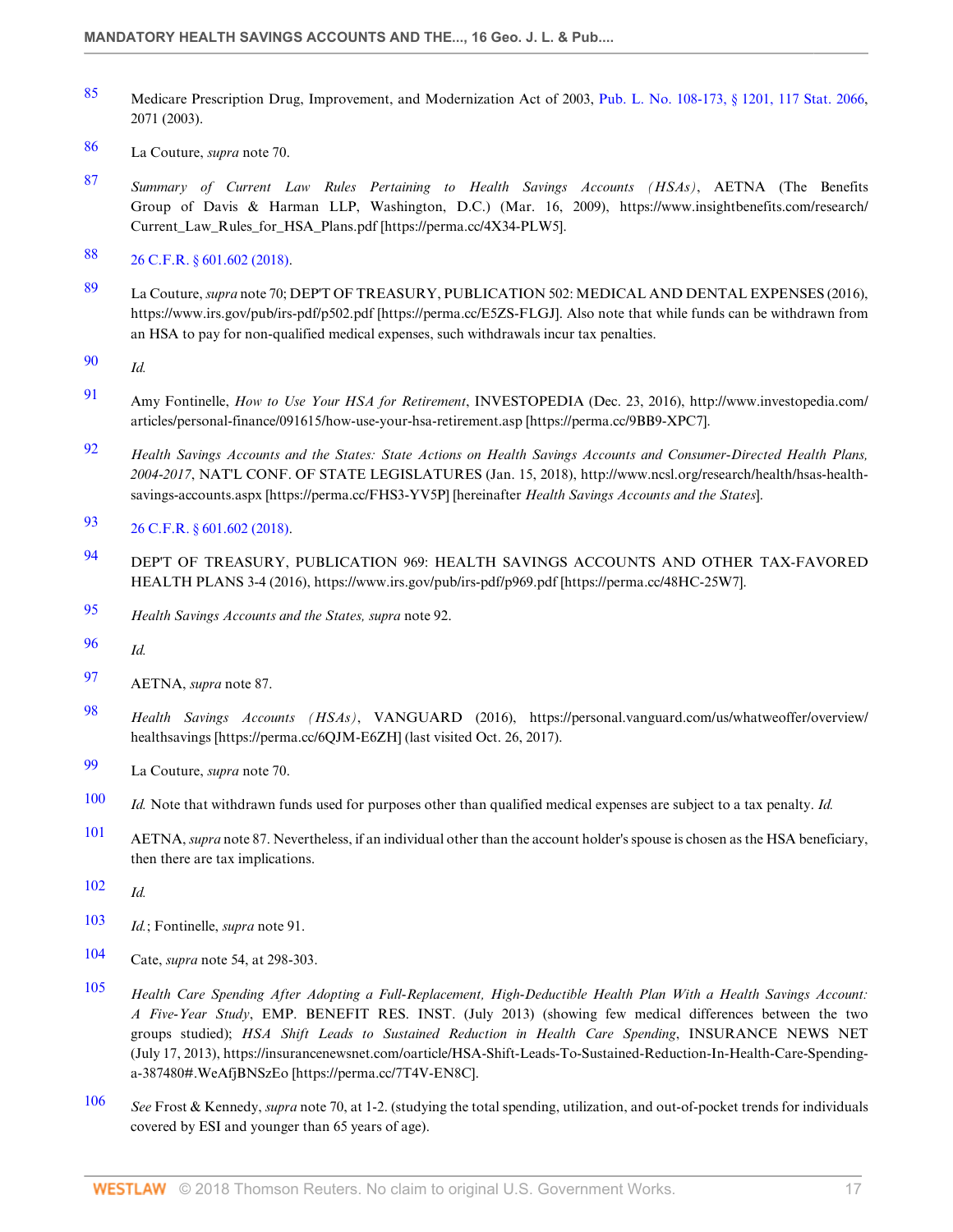- <span id="page-17-0"></span>*Id.*
- <span id="page-17-1"></span>*See id.* at 1-2, 8.
- <span id="page-17-2"></span>John R. Graham, *Consumer-Driven Health Plans Reduce Health Spending One-Eighth,* BEACON (Oct. 5, 2016).
- <span id="page-17-3"></span>GOODMAN ET AL., *supra* note 65, at 241-49.
- <span id="page-17-4"></span> *Id.*; John Goodman, *Characteristics of an Ideal Health Care System*, NAT'L CTR. FOR POL'Y ANALYSIS POL'Y REP., no. 242, 2001, at 1-11.
- <span id="page-17-5"></span>GOODMAN ET AL., *supra* note 65, at 239; Cate, *supra* note 54, at 311.
- <span id="page-17-6"></span>Cannon, *supra* note 30, at 1-3.
- <span id="page-17-7"></span>*See* La Couture, *supra* note 70.
- <span id="page-17-8"></span>*Id.*
- <span id="page-17-9"></span>Cate, *supra* note 54, at 302-03.
- <span id="page-17-10"></span>Cannon, *supra* note 30, at 1-3.
- <span id="page-17-11"></span>*Id.*
- <span id="page-17-12"></span>CTRS. FOR MEDICARE & MEDICAID SERVS., *supra* note 1.
- <span id="page-17-13"></span>*Id.*
- <span id="page-17-14"></span>*Id.*
- <span id="page-17-15"></span> Sherry Glied & Dahlia Remler, *The Effect of Health Savings Accounts on Insurance Coverage*, COMMONWEALTH FUND 2 (2005), https://pdfs.semanticscholar.org/bc11/c7e4ba51f8150d17770b6fe26db267184011.pdf [https://perma.cc/7CKM-WAJT].
- <span id="page-17-16"></span> *E.g.*, Zivaljevic et. al., *supra* note 54, at 63-67. *But see* Katherine Baicker et al., *The Oregon Experiment--Effects of Medicaid on Clinical Outcomes*, 368 N. ENGL. J. MED. 1713 (2013) (stating that enrollment in Medicaid generated "no significant improvements in measured physical health outcomes" relative to uninsureds).
- <span id="page-17-17"></span>*See* Cannon, *supra* note 30, at 6-8.
- <span id="page-17-18"></span>*Id.*
- <span id="page-17-19"></span> *Id.*; Cannon, *supra* note 42, at 1-3. The current eligibility requirements are that the individual: (1) be enrolled in an HDHP that meets specific minimum deductibles and maximum out-of-pocket limits; (2) cannot be covered under any non-HDHP insurance plan; (3) be under the age of 65; and (4) cannot be claimed as a dependent under another person's income tax return.
- <span id="page-17-20"></span>Cannon, *supra* note 30, at 3.
- <span id="page-17-21"></span>Cannon, *supra* note 42, at 1-3.
- <span id="page-17-22"></span>*Id.*
- <span id="page-17-23"></span>*Id.*

<span id="page-17-24"></span>*See* WILLIAM HASELTIN, AFFORDABLE EXCELLENCE: THE SINGAPORE HEALTH STORY (2013).

<span id="page-17-25"></span>VANGUARD, *supra* note 98.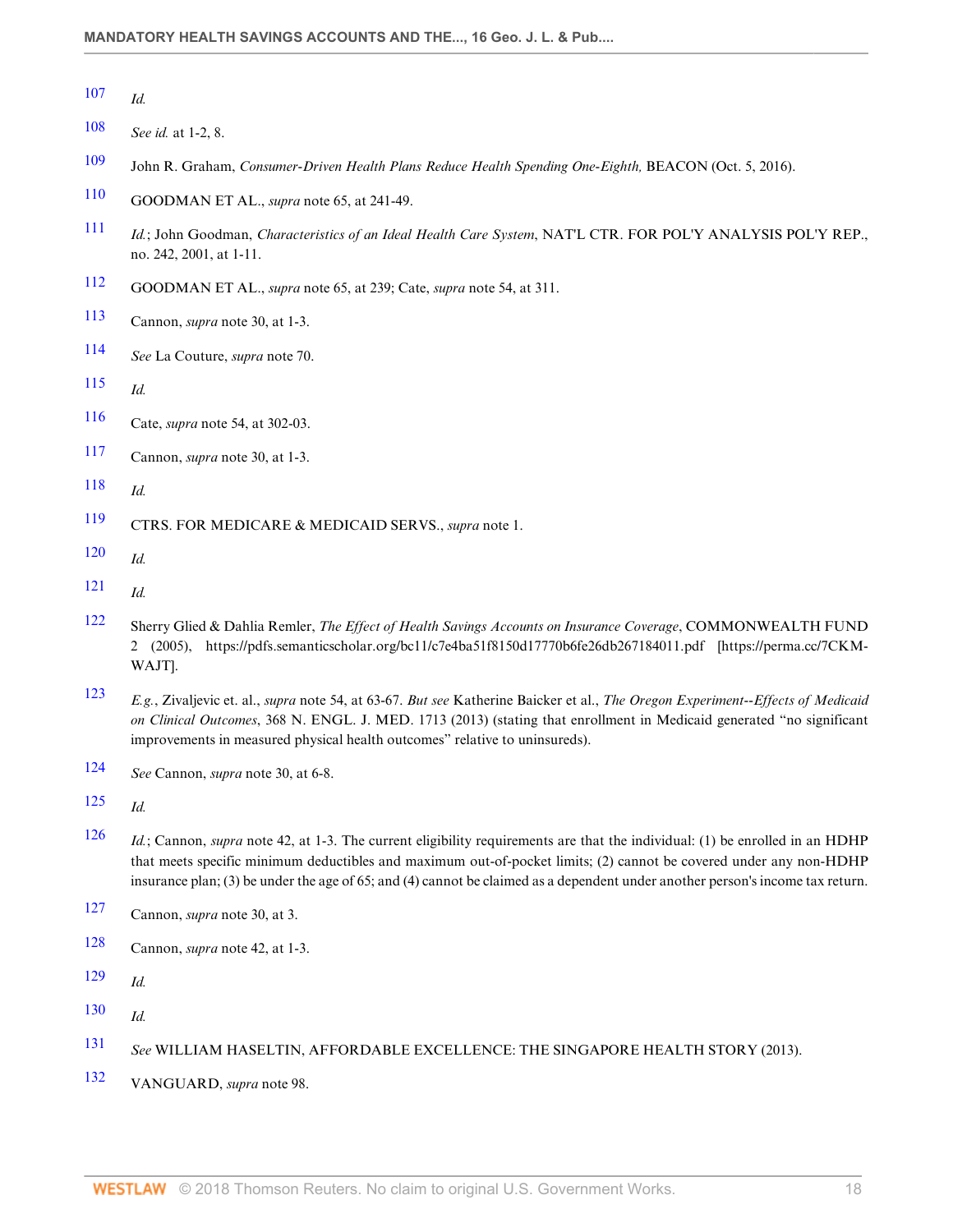- <span id="page-18-0"></span> *Cf.* THALER & SUNSTEIN, *supra* note 68 (discussing the psychological tendency of humans to act in a way that averts or mitigates losses).
- <span id="page-18-1"></span> *Cf.* Zivaljevic et al., *supra* note 54, at 63-67 (discussing the policy benefits of combining mandatory high-deductible health insurance with mandatory medical savings accounts).
- <span id="page-18-2"></span> John Goodman, *Medisave Accounts in Singapore*, BEACON, (Sept. 5, 2013), http://blog.independent.org/2013/09/05/ medisave-accounts-in-singapore/ [https://perma.cc/DTL5-FXQA].
- <span id="page-18-3"></span>Cannon, *supra* note 42, at 1-3.
- <span id="page-18-4"></span> *E.g.*, HASELTIN, *supra* note 131; Callick, *supra* note 83; Goodman, *supra* note 135; Karen Feldscher, *Singapore's Health Care System Holds Valuable Lessons for the United States*, HARV. SCH. PUB. HEALTH (2014).
- <span id="page-18-5"></span> Glied & Remler, *supra* note 122, at 1-5; KAISER FAMILY FOUND., KEY FACTS ABOUT THE UNINSURED POPULATION (2017), http://files.kff.org/attachment/Fact-Sheet-Key-Facts-about-the-Uninsured-Population [https:// perma.cc/664L-7A66].
- <span id="page-18-6"></span>KAISER FAMILY FOUND., *supra* note 138, at 7.
- <span id="page-18-7"></span>Goodman, *supra* note 111.
- <span id="page-18-8"></span>*Id.*
- <span id="page-18-9"></span>*Id.*
- <span id="page-18-10"></span>*Id.*
- <span id="page-18-11"></span> Margot Sanger-Katz, *Ignoring the Penalty for Not Buying Health Insurance*, N.Y. TIMES (May 20, 2015), https:// www.nytimes.com/2015/05/21/upshot/penalty-for-not-buying-health-insurance-might-be-too-light.html; KAISER FAMILY FOUND., *supra* note 138, at 7.
- <span id="page-18-12"></span>Margot Sanger-Katz, *supra* note 144.
- <span id="page-18-13"></span>[42 U.S.C. §1395dd \(2012\)](http://www.westlaw.com/Link/Document/FullText?findType=L&pubNum=1000546&cite=42USCAS1395DD&originatingDoc=Ie4b058f32bd911e89bf099c0ee06c731&refType=LQ&originationContext=document&vr=3.0&rs=cblt1.0&transitionType=DocumentItem&contextData=(sc.Default)).
- <span id="page-18-14"></span>Cate, *supra* note 54, at 295.
- <span id="page-18-15"></span>*Id.*
- <span id="page-18-16"></span> Goodman, *supra* note 135; EVA LIU & S.Y. YUE, LEGIS. COUNCIL SECRETARIAT, HEALTH CARE EXPENDITURES AND FINANCING IN SINGAPORE 7 (1999), http://citeseerx.ist.psu.edu/viewdoc/download? doi=10.1.1.595.7906&rep=rep1&type=pdf [https://perma.cc/A8GH-V7QN].
- <span id="page-18-17"></span>Callick, *supra* note 83.
- <span id="page-18-18"></span>*Id.*
- <span id="page-18-19"></span>Goodman, *supra* note 135.
- <span id="page-18-20"></span>Callick, *supra* note 83.
- <span id="page-18-21"></span> *Id.*; SINGAPORE MINISTRY OF HEALTH, GOVERNMENT HEALTH EXPENDITURE, https:// www.moh.gov.sg/content/moh\_web/home/statistics/Health\_Facts\_Singapore/Healthcare\_Financing.html [https://perma.cc/ WHP3-5YAL] (last updated Sept. 27, 2017).
- <span id="page-18-22"></span> Callick, *supra* note 83; William C. Hsiao, *Medical Savings Accounts: Lessons from Singapore*, 14 HEALTH AFF. 260, 262 (1995).